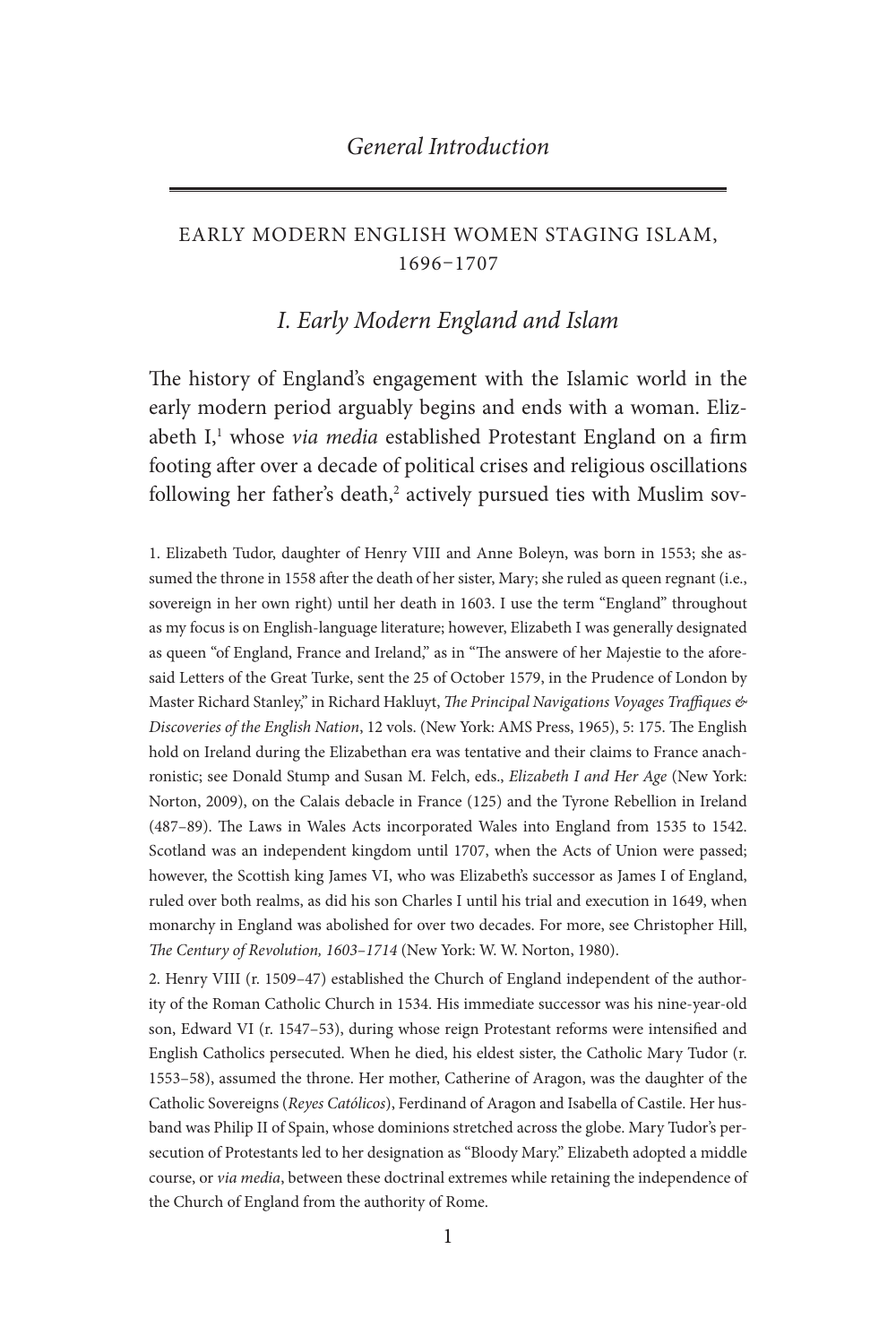ereigns, especially those of the Ottoman empire and Morocco,<sup>3</sup> as a counterweight to the claims of the Catholic Habsburg empire.<sup>4</sup> Hence, while a series of uncertain trade missions were launched into Muslim lands prior to Elizabeth's reign,<sup>5</sup> the beginnings of the early modern English (and more generally British) engagement with Islamdom in the political sense, Islamicate culture in a broader sense, and Islam as a religion in a narrower sense occurred under her auspices.<sup>6</sup> By the 1580s, when the Turkey Company (subsequently absorbed into the Levant Company) was established "to finde out and set open a trade of Marchandize and trafique into the Lands, Islands, dominions, and territories of the great Turke, commonly called the Grand Signior [i.e., the Ottoman sultan],"<sup>7</sup> this trade became more propitious for several reasons, including England's isolation from Catholic Europe after Elizabeth's formal excommunication.8 This edict from Pope Pius

3. The Ottoman empire dates from 1299 to 1923; Constantinople (Istanbul) was conquered from the Byzantines in 1453. The expansion of the empire came to a halt with the Treaty of Karlowitz in 1699, which followed the first significant military defeat of the Ottomans and the loss of a large portion of their European territories. Morocco remained an independent kingdom throughout this period, though it frequently allied with the Ottomans.

4. For instance, Goran V. Stanivokovic, introduction to *Remapping the Mediterranean World in Early Modern English Writings* (New York: Palgrave MacMillan, 2007), discusses possible Ottoman efforts in England's favor that contributed to the defeat of the Spanish Armada in 1588 (5, 17 n. 16). For a comparable case, see Andrew P. Vella, *An Elizabethan-Ottoman Conspiracy* (Valetta: Royal University of Malta, 1972).

5. On the earliest missions, see Albert Lindsay Rowland, *England and Turkey: The Rise of the Diplomatic and Commercial Relations* (Philadelphia: University of Pennsylvania Press, 1924). For the more established trade, see S. A. Skilliter, *William Harborne and the Trade*  with Turkey, 1578–1582: A Documentary Study of the First Anglo-Ottoman Relations (Oxford: Oxford University Press, 1977). For an analysis of the cultural impact of this trade, see Matthew Dimmock, *New Turkes: Dramatizing Islam and the Ottomans in Early Modern England* (Aldershot, UK: Ashgate, 2005).

6. On this terminology, see Marshall G. S. Hodgson, *The Venture of Islam*, 3 vols. (Chicago: University of Chicago Press, 1974), 1: 56–60.

7. "The letters patents, or privileges graunted by her Majestie to Sir Edward Osborne, Master Richard Staper, and certaine other Marchants of London for their trade into the dominions of the great Turke, in the yeere 1581," in Hakluyt, *Principal Navigations*, 5: 192.

8. Pope Pius V issued the first papal bull excommunicating Elizabeth in 1570. Pope Sixtus V reiterated the papal stance in *A Declaration of the Sentence and Deposition of Elizabeth, the Usurper and Pretensed Quene of Englande* (1588), listing among the reasons for her excom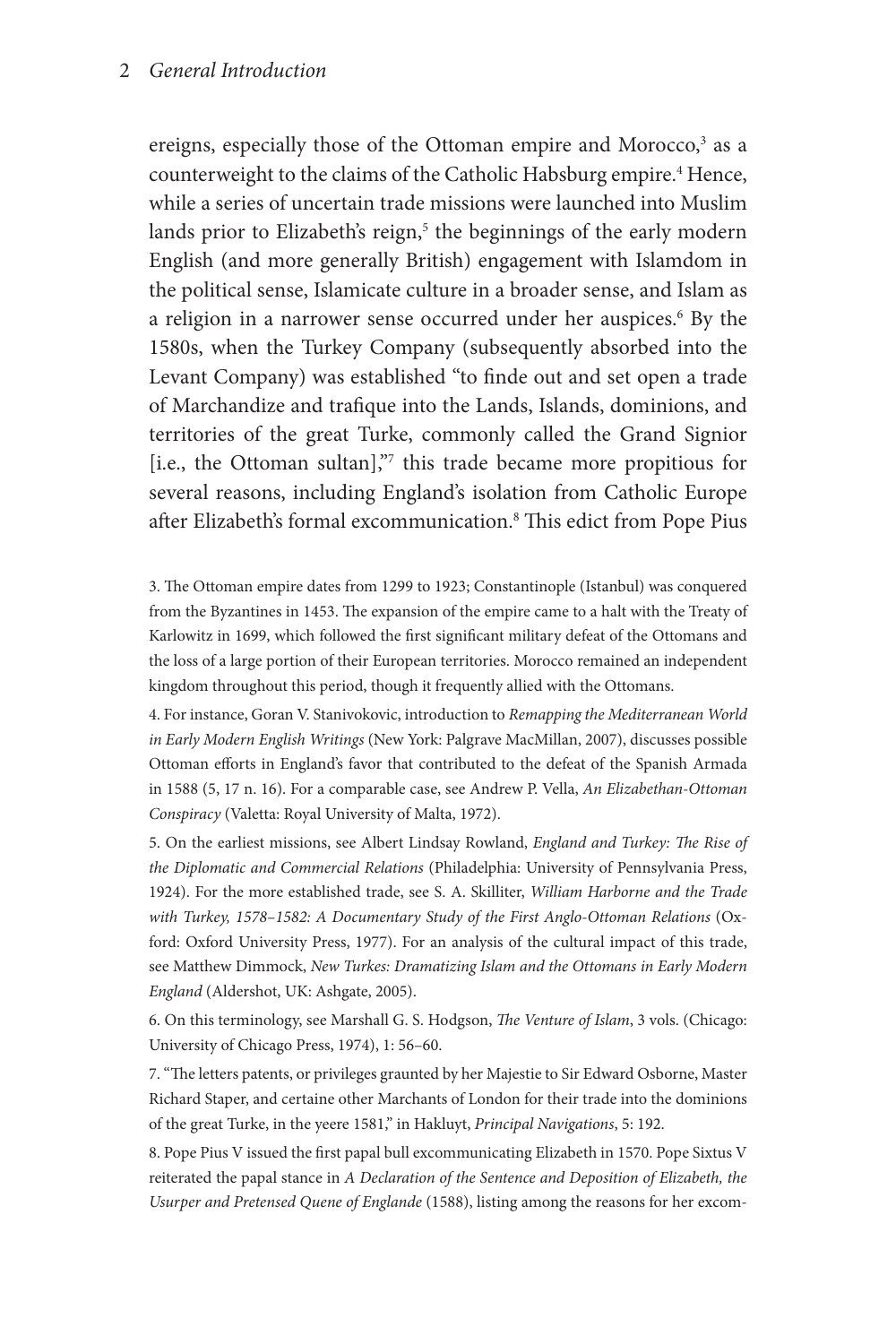V denied Elizabeth's "legitimacy as Queen," thereby "releasing her [Catholic] subjects from their oath of allegiance."9 This led to a series of potential rebellions and assassination plots over the next decade

The struggles between the competing empires of the "Greater Western World"<sup>10</sup>-the Habsburg and the Ottoman, the former covering much of the western half of Europe and the latter covering the eastern half and constantly threatening the western half—led Elizabeth to seek strategic alliances with Muslim sovereigns as like-minded iconoclasts and monotheists. While most of the evidence for these negotiations remained secret, some was preserved as the widely read letters in Richard Hakluyt's *The Principal Navigations, Voyages, Traffiques and Discoveries of the English Nation* (1598–1600).<sup>11</sup> Because the balance of power favored the Ottomans, and to a lesser degree their client states in the Maghreb and the rival Safavid empire in Persia, Elizabeth did not—and, indeed, could not—assume a dominating stance. Instead, she had to finesse Muslim sovereigns' perceptions of her as a supplicant and of her kingdom as a potential tributary. Nevertheless, the more open engagement during Elizabeth's reign introduced "other voices" from this region into English culture, including that of the *valide sultan* (mother of the sultan) Safiye in "A letter written by the most high and mighty Empresse the wife of the Grand Signior Sultan Murad Can to the Queenes Majesty of England, in the yeere of our Lord, 1594."12 It also highlighted the "otherness" of the English as bit players in these great power politics.

munication the "procuringe for the oppression of Christendome and disturbance of comon peace, to bring in our potent and cruell enemy *the Turke*."

<sup>9.</sup> Stump and Felch, *Elizabeth I and Her Age*, 138; cf. 313.

<sup>10.</sup> Daniel Goffman, *The Ottoman Empire and Early Modern Europe* (Cambridge: Cambridge University Press, 2002), 8.

<sup>11.</sup> On these letters, see Bernadette Andrea, *Women and Islam in Early Modern English Literature* (Cambridge: Cambridge University Press, 2007), 20–29; Robert Markley, "Riches, Power, Trade and Religion: The Far East and the English Imagination, 1600–1720," *Renaissance Studies* 17 (2003): 494–516; and Jonathan Burton, "Anglo-Ottoman Relations and the Image of the Turk in *Tamburlaine*," *Journal of Medieval and Early Modern Studies* 30 (2000): 125–56. See also Bernadette Andrea, "Elizabeth I and Persian Exchanges," in *The Foreign Relations of Elizabeth I*, ed. Charles Beem (New York: Palgrave MacMillan, 2011), 169–99. 12. Hakluyt, *Principal Navigations*, 6: 114–18, referring to Murad III (1546–95).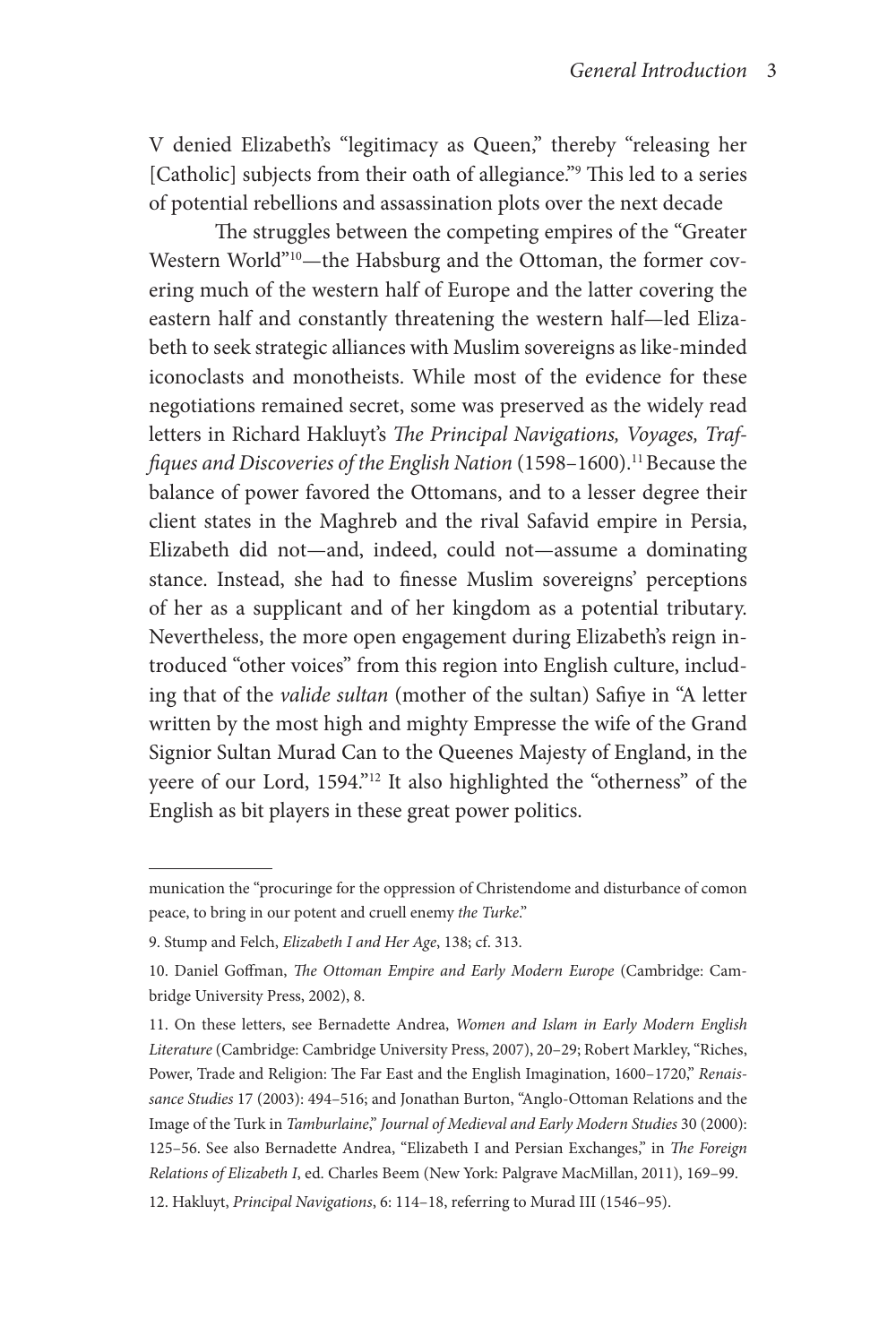Mary Wortley Montagu,<sup>13</sup> who from 1716 to 1718 traveled through the western half of the Ottoman empire as far as Istanbul, may be seen as marking the end point of the rapprochement with Islam in its multiple aspects initiated by Elizabeth.<sup>14</sup> As wife of the "Ambassador Extraordinary to the Court of Turkey,"15 and as a promising participant in the sparkling and satirical literary scene of the age of Pope,<sup>16</sup> Montagu recorded her conversations with Muslim men and women in a series of letters circulated in manuscript during her lifetime and published posthumously in 1763.17 In these *Turkish Embassy* 

13. Born Mary Pierrepont, daughter of the duke of Kingston, in 1689, she eloped with Edward Wortley Montagu in 1712. After almost a quarter century in Italy, she returned to England to die in 1762. Her letters documenting her travels through the Ottoman empire were published posthumously despite the efforts of her daughter to suppress them; for bibliographical details, see note 17 below. For more on Montagu's life and works, see Isobel Grundy, *Lady Mary Wortley Montagu: Comet of the Enlightenment* (Oxford: Oxford University Press, 1999).

14. This embassy threaded its way through the major cities of Germany and the Habsburg empire, which encompassed modern-day Austria and Hungary (the latter acquired from the Ottomans between 1699 and 1737). Lady Mary and her husband officially entered the Ottoman empire in the regions of modern-day Serbia, staying in Belgrade for three weeks; here, she discussed Arabic language and literature and debated the status of women with the urbane Achmet (Ahmed) Bey. Their next stop at Sofia, now the capital of Bulgaria, was the *mise-en-scène* of the passage in Lady Mary's account that has received most commentary: the Turkish bath scene. They then traveled to Adrianople (Edirne), and finally to Constantinople (Istanbul), where they lived in the European quarter of Pera (Beyoğlu).

15. Robert Halsband, *The Life of Lady Mary Wortley Montagu* (Oxford: Clarendon Press, 1956), 55, citing the "*Eve*[*ning*] *Post*, 5–7 April 1716, and other newspapers" (55 n. 2).

16. Donna Landry, "Alexander Pope, Lady Mary Wortley Montagu, and the Literature of Social Comment," in *The Cambridge Companion to Restoration Literature*, 1650–1740, ed. Steven N. Zwicker (Cambridge: Cambridge University Press, 1998), 307–29.

17. One letter was published anonymously during Montagu's lifetime: *The Genuine Copy of a Letter Written from Constantinople by an English Lady, who was lately in Turkey, and who is no less Distinguish'd by her Wit than by her Quality; to a Venetian Nobleman, one of the Prime Virtuosi of the Age. Translated from the French Original, which is likewise added* (London: Printed by J. Roberts and A. Dodd, 1719). The full title of the posthumous collection runs: *Letters of the Right Honourable Lady M——y W——y M——e: Written, during her Travels in Europe, Africa, and Asia, To Persons of Distinction, Men of Letters, &c., in different Parts of Europe. Which Contain, Among other Curious Relations, Accounts of the Policy and Manners of the Turks; Drawn from Sources that have been inaccessible to other Travellers*, 3 vols. (London: Printed for T. Becket and P. A. de Hont, 1763). The second edition was published in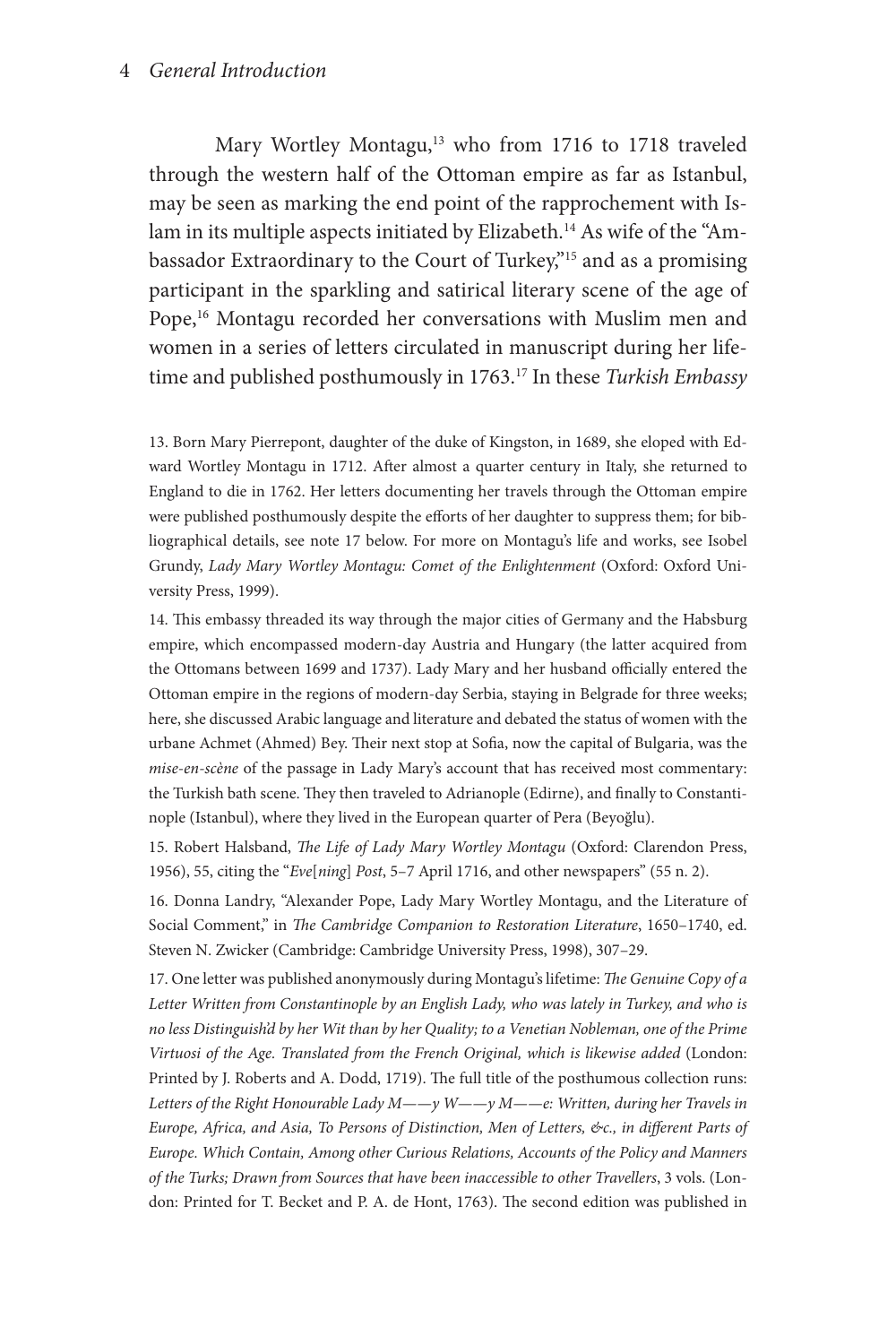*Letters*, the common shorthand for her magnum opus, Montagu constructs an authorial persona as a pioneer correcting the gender and religious biases in accounts of prior male travelers.18 Over the course of this collection, she challenges patriarchal and orientalist stereotypes of the harem, which she correctly defines as the "women's apartment," and of Muslim practices of polygamy, about which she states "there is no instance of a man of quality that makes use of this liberty, or of a woman of rank that would suffer it." She also critiques the western European view that Muslim wives are slaves, that Muslims "do not own [acknowledge] women to have any souls," and "that Mohammed excludes women from any share in a future happy state [i.e., paradise]."19 Her effort to understand Islam in its theological, legalistic, and cultural aspects through her conversations with Ottoman women and men thereby compares with Elizabeth's attempted rapprochement in that it stressed commonalities with Muslims rather than differences. Even so, as a reputed deist, Montagu positioned her largely positive and fairly accurate representation of the Islam practiced in the Ottoman empire among the urban elite as a foil for what she deemed Catholic superstition.20 Moreover, her sympathetic stance, voiced at the cusp of the Ottoman empire's "decline" after its defeat in what is now Serbia at the battle of Peterwardein (1716), whose scorched-earth, corpseridden battleground Montagu traveled across, became increasingly anomalous as English imperialist discourses assumed a patriarchal *and* feminist orientalist tone.<sup>21</sup>

19. Ibid., 72, 100, 109.

20. A deist in Montagu's era was "one who acknowledges the existence of a God upon the testimony of reason, but rejects revealed religion" (*OED*). For more, see Jane Shaw, "Gender and the 'Nature' of Religion: Lady Mary Wortley Montagu's Embassy Letters and Their Place in Enlightenment Philosophy of Religion," *Bulletin of the John Rylands University Library of Manchester* 80 (1998): 129–45.

21. Montagu, *Turkish Embassy Letters*, 45–54. On feminist orientalism and its relationship to an earlier tradition of patriarchal orientalism, see Andrea, *Women and Islam*, 78–104. Katherine S. H. Turner, "From Classical to Imperial: Changing Visions of Turkey in the

Dublin the same year. For a modern edition, see Mary Wortley Montagu, *Turkish Embassy Letters*, ed. Malcolm Jack (Athens: University of Georgia Press, 1993). Unless otherwise indicated, all citations are from Jack's edition.

<sup>18.</sup> Montagu, *Turkish Embassy Letters*, indirectly (57) and directly (83) compares herself to Columbus.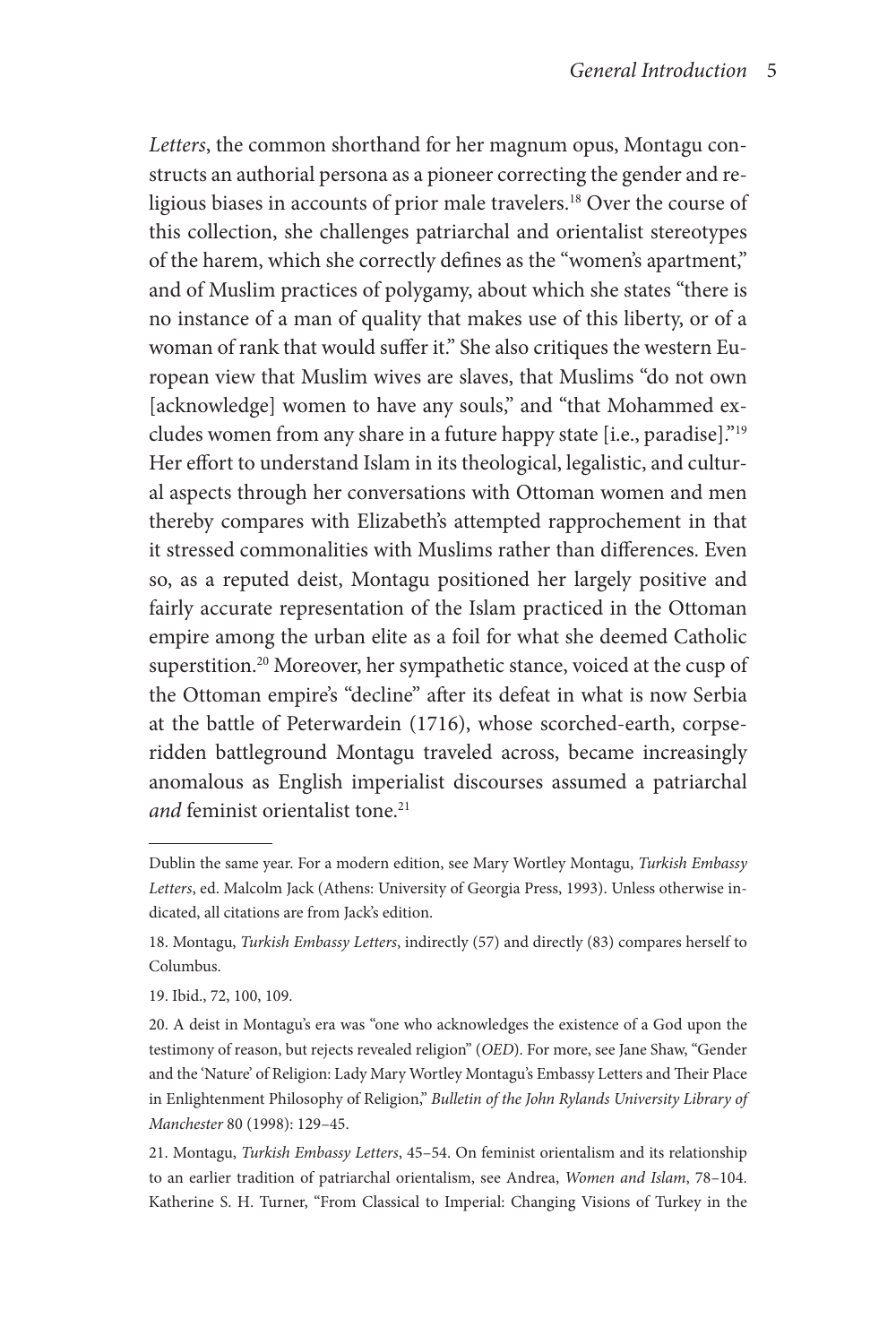Bracketed by the interventions of Queen Elizabeth I and Lady Mary Wortley Montagu, men writing in a variety of genres, and a small but significant number of women from across the class spectrum, elaborated this encounter for English-speaking audiences through travel narratives, religious polemic, histories, translations, stage plays, prose fiction, and political pamphlets.<sup>22</sup> Landmarks from the first half of the seventeenth century include Richard Knolles's *The Generall Historie of the Turkes* (1603), which went into seven steadily expanding editions by the end of the seventeenth century;<sup>23</sup> a spate of stage plays, including Shakespeare's *Othello* (1604–5), inspired by the publication of contemporary travelogues; $^{24}$  and the publication of the first English version of the Qur'an in 1649, rendered from the French translation published the same year.<sup>25</sup> Later seventeenth-century works built upon this distinctly early modern English engagement

23. Richard Knolles, *The Generall Historie of the Turkes, from the first beginning of that Nation to the rising of the Othoman Familie* (London: Adam Islip, 1603); see also Chew, *Crescent and the Rose*, 111 n. 1, and Linda McJannet, *The Sultan Speaks: Dialogue in English Plays and Histories about the Ottoman Turks* (New York: Palgrave MacMillan, 2006), esp. 119–40. 24. See Kenneth Parker, ed., *Early Modern Tales of Orient: A Critical Anthology* (London: Routledge, 1999), and Daniel Vitkus, ed., *Piracy, Slavery, and Redemption: Barbary Captivity Narratives from Early Modern England* (New York: Columbia University Press, 2001). See also Gerald MacLean, *The Rise of Oriental Travel: English Visitors to the Ottoman Empire, 1580–1720* (New York: Palgrave Macmillan, 2004). For the influence of the Andalusian/ Moroccan traveler Leo Africanus/al-Hassan ibn Muhammad al-Wazzan on Shakespeare's *Othello*, see Jonathan Burton, *Traffic and Turning: Islam and English Drama, 1579–1624* (Newark: University of Delaware Press, 2005), 233–56.

25. Chew, *Crescent and the Rose*, 434–51. See also Ziad Elmarsafy, *The Enlightenment Qur'an:*  The Politics of Translation and the Construction of Islam (Oxford: OneWorld, 2009).

Eighteenth Century," in *Travel Writing and Empire: Postcolonial Theory in Transit*, ed. Steve Clark (London: Zed, 1999), 113–28, marks the chasm between Montagu's *Turkish Embassy Letters* and Lady Elizabeth Craven's *A Journey through the Crimea to Constantinople* (published in 1789 shortly after she completed her travels). For a modern edition, see Elizabeth Craven, *Journey through the Crimea to Constantinople*, ed. Daniel O'Quinn (Piscataway, NJ: Gorgias Press, 2009).

<sup>22.</sup> For a foundational literary history, see Samuel C. Chew, *The Crescent and the Rose: Islam and England during the Renaissance* (New York: Oxford University Press, 1937). For a more recent effort, see Nabil Matar's trilogy: *Islam in Britain, 1558–1685* (Cambridge: Cambridge University Press, 1998); *Turks, Moors, and Englishmen in the Age of Discovery* (New York: Columbia University Press, 1999); and *Britain and Barbary, 1589–1689* (Gainesville: University Press of Florida, 2005).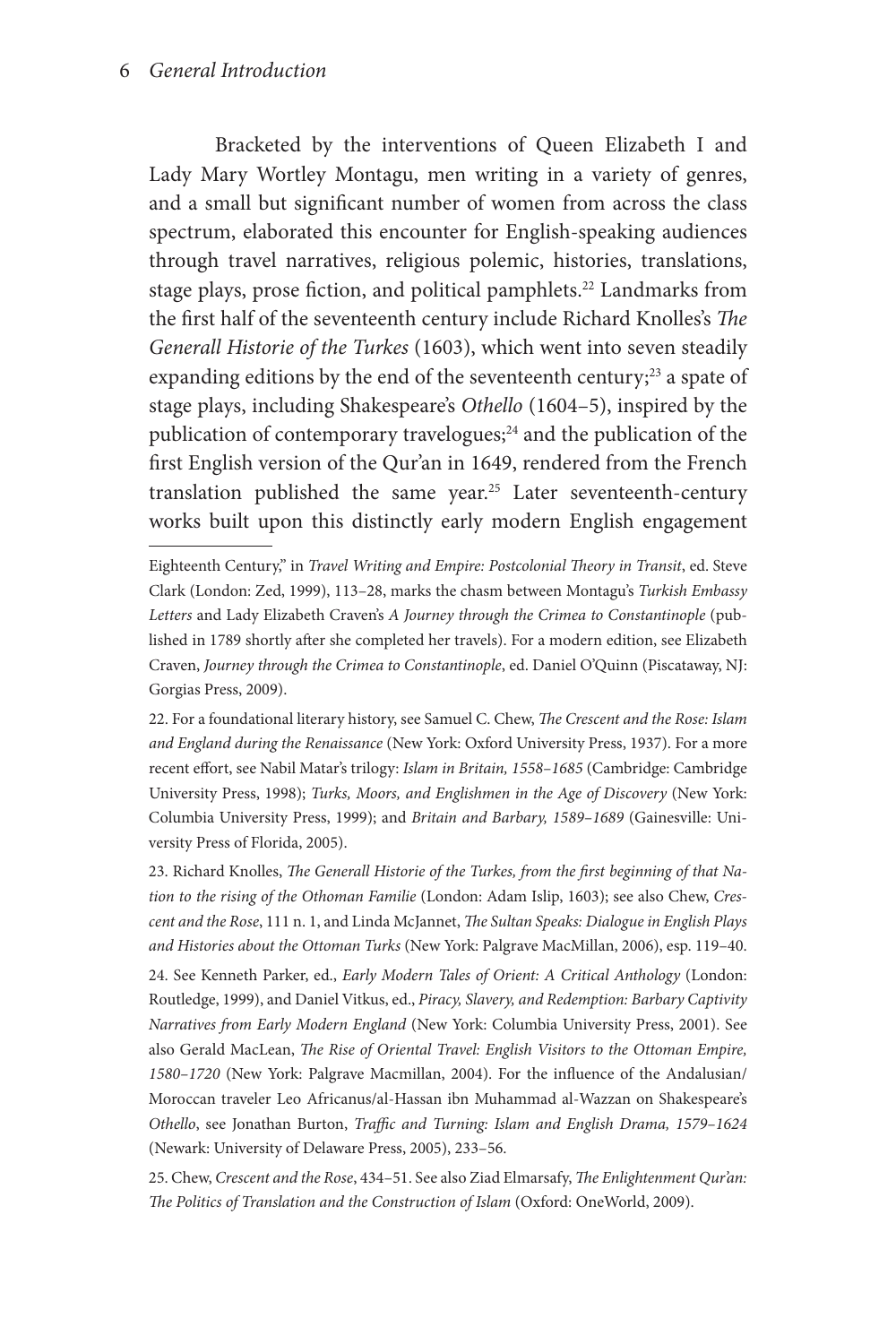with Islam in its cultural, political, and religious aspects, which differed from both the medieval legacy of demonization and the modern imperialist manifestation of orientalism.26 Questioning the anachronistic application of either model to the early modern period, some scholars have described the era as "proto-orientalist," which "points up the relative weaknesses, not the incipient global domination, of early modern Europe."<sup>27</sup> It is debatable whether we can lump together as "proto-orientalist" such works such as John Dryden's heroic dramas of the 1670s, which feature positive albeit ambivalent portrayals of characters from the Islamic world reminiscent of Shakespeare's Moor of Venice;28 the Quaker leader George Fox's *To the Great Turk, and his King at Argiers* (1680), which drew on his sympathetic reading of the recently Englished Qur'an;<sup>29</sup> and the diplomat Paul Rycaut's introduction of the "oriental despotism" motif into English discourse in his popular accounts of the Ottoman empire.<sup>30</sup> It is clear, however, that by the end of the seventeenth century, when the first group of female

26. See John V. Tolan, *Saracens: Islam in the Medieval European Imagination* (New York: Columbia University Press, 2002); Suzanne Conklin Akbari, *Idols in the East: European Representations of Islam and the Orient, 1100–1450* (Ithaca, NY: Cornell University Press, 2009); and David R. Blanks and Michael Frassetto, *Western Views of Islam in Medieval and Early Modern Europe* (New York: St. Martin's Press, 1999).

27. Richmond Barbour, *Before Orientalism: London's Theatre of the East, 1576–1626* (Cambridge: Cambridge University Press, 2003), 3. For related models, see Daniel Goffman, "Proto-Imperialist," in *Britons in the Ottoman Empire, 1642–1660* (Seattle: University of Washington Press, 1998), 3–12, and John Michael Archer, "Para-colonial Studies," in *Old Worlds: Egypt, Southwest Asia, India, and Russia in Early Modern English Writing* (Stanford: Stanford University Press, 2001), 1–22.

28. Cynthia Lowenthal, *Performing Identities on the Restoration Stage* (Carbondale: Southern Illinois University Press, 2003), examines Dryden's "oscillations" in representing "imperial identities" (42). *Othello* was "revived in 1660 with the first recorded appearance of an actress" in the role of Desdemona, on which see Sandra Clark, "Shakespeare and Other Adaptations," in *A Companion to Restoration Drama*, ed. Susan J. Owen (Malden, MA: Blackwell, 2008), 276.

#### 29. Andrea, *Women and Islam*, 54–61.

30. On Rycaut's introduction of the "oriental despotism" motif into English discourse, see Aslı Çırakman, *From the "Terror of the World" to the "Sick Man of Europe": European Images of Ottoman Empire and Society from the Sixteenth Century to the Nineteenth* (New York: Peter Lang, 2002), and Sonia P. Anderson, *An English Counsel in Turkey: Paul Rycaut at Smyrna, 1667–1678* (Oxford: Clarendon Press, 1989).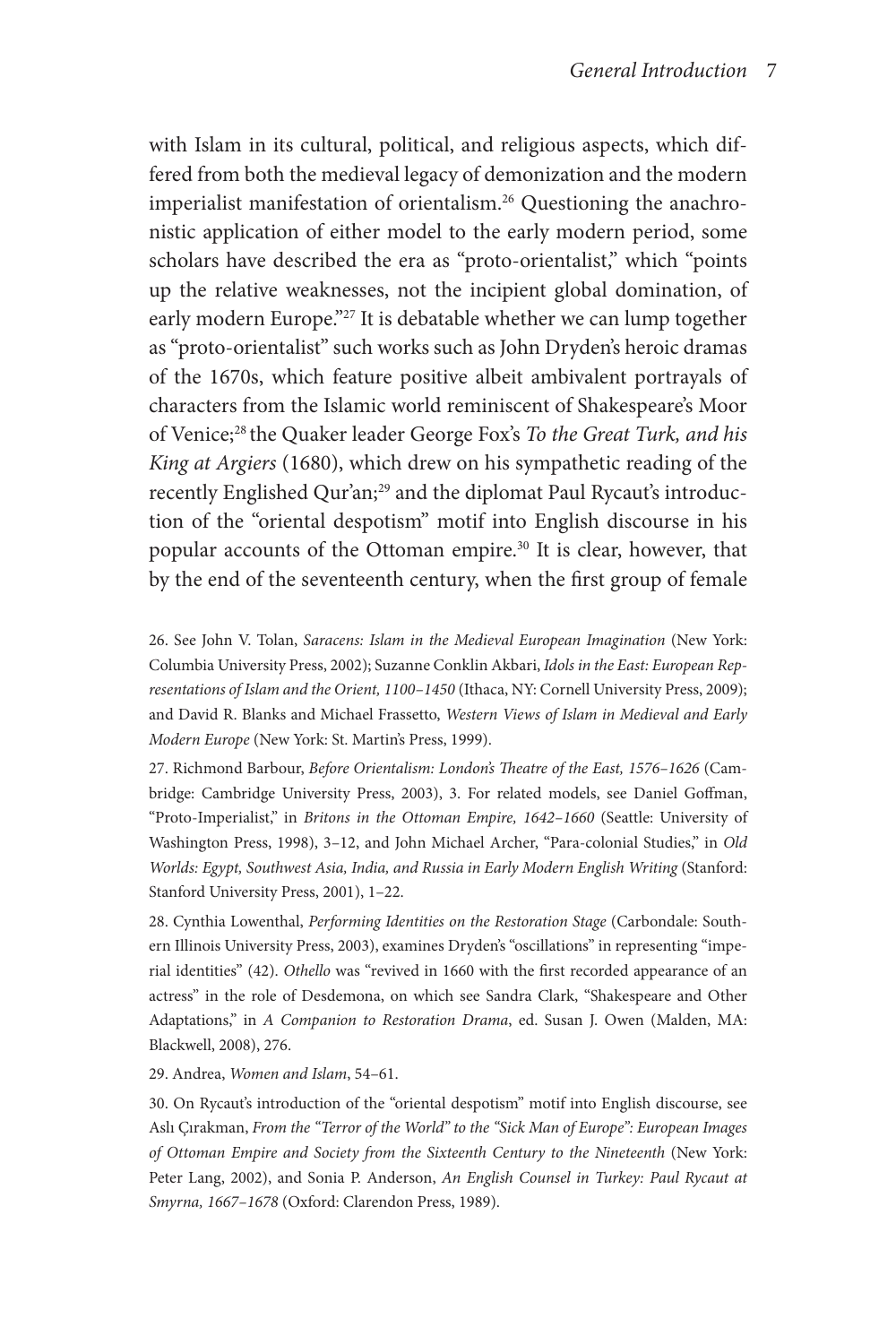playwrights for the public stage made their debut, the prior Anglo-Islamic engagement in all its facets had established the basis for their ventures into sometimes orientalist, sometimes proto-orientalist, and sometimes counterorientalist themes.<sup>31</sup> Before turning to these female wits, we nevertheless need to trace some salient precursors among the steadily increasing number of women writing for publication in seventeenth-century England.<sup>32</sup> In this way, we can see them as part of the growth, not merely of English interest in the Islamic world, but of a specifically gendered perspective on this encounter.

## *II. English Women and Islam*

While the bulk of writing on "England and Islam" during the early modern period was by men, as was the bulk of writing overall, Englishwomen from diverse backgrounds contributed to this developing discourse over the course of the seventeenth century using a variety of genres. For instance, Lady Mary Wroth (née Sidney)<sup>33</sup> in *The Countess of Montgomery's Urania* (1621), the first original (as opposed to translated) prose romance by an English woman,<sup>34</sup> explores

#### 31. Andrea, *Women and Islam*, 78–104.

32. According to Patricia Crawford, "Women's Published Writings, 1600–1700," in *Women in English Society*, ed. Mary Prior (London: Methuen, 1985), 211–82, in each half decade between 1600 and 1700 the percentage of women's publications (not including their manuscript productions) ranged from only 0.8 to 11.1 percent of the total print production in English. Nonetheless, this period saw a steady rise in women's participation in print culture. 33. On Wroth's life and works, see Margaret P. Hannay, *Mary Sidney, Lady Wroth* (Surrey, UK: Ashgate, 2010), and Barbara Kiefer Lewalski, *Writing Women in Jacobean England*  (Cambridge: Harvard University Press, 1993), 243–307. Wroth was born in 1587. Lewalski lists her year of death as 1651; Josephine A. Roberts, in her edition of Wroth's *The First Part of the Countess of Montgomery's Urania* (Binghamton, NY: Center for Medieval and Early Renaissance Studies, 1995), lists it as 1653. This is the standard modern edition of the 1621 published romance.

34. Appended to the romance was Wroth's "Pamphilia to Amphilanthus," the first original sonnet sequence by an English woman. The sonnet sequence is included in *The Poems of Lady Mary Wroth*, ed. Josephine A. Roberts (Baton Rouge: Louisiana State University Press, 1983), 85–142. For a modern edition of her manuscript continuation, see Mary Wroth, *The Second Part of the Countess of Montgomery's Urania*, ed. Josephine A. Roberts, completed by Suzanne Gossett and Janel Mueller (Tempe, AZ: Renaissance English Text Society, 1999).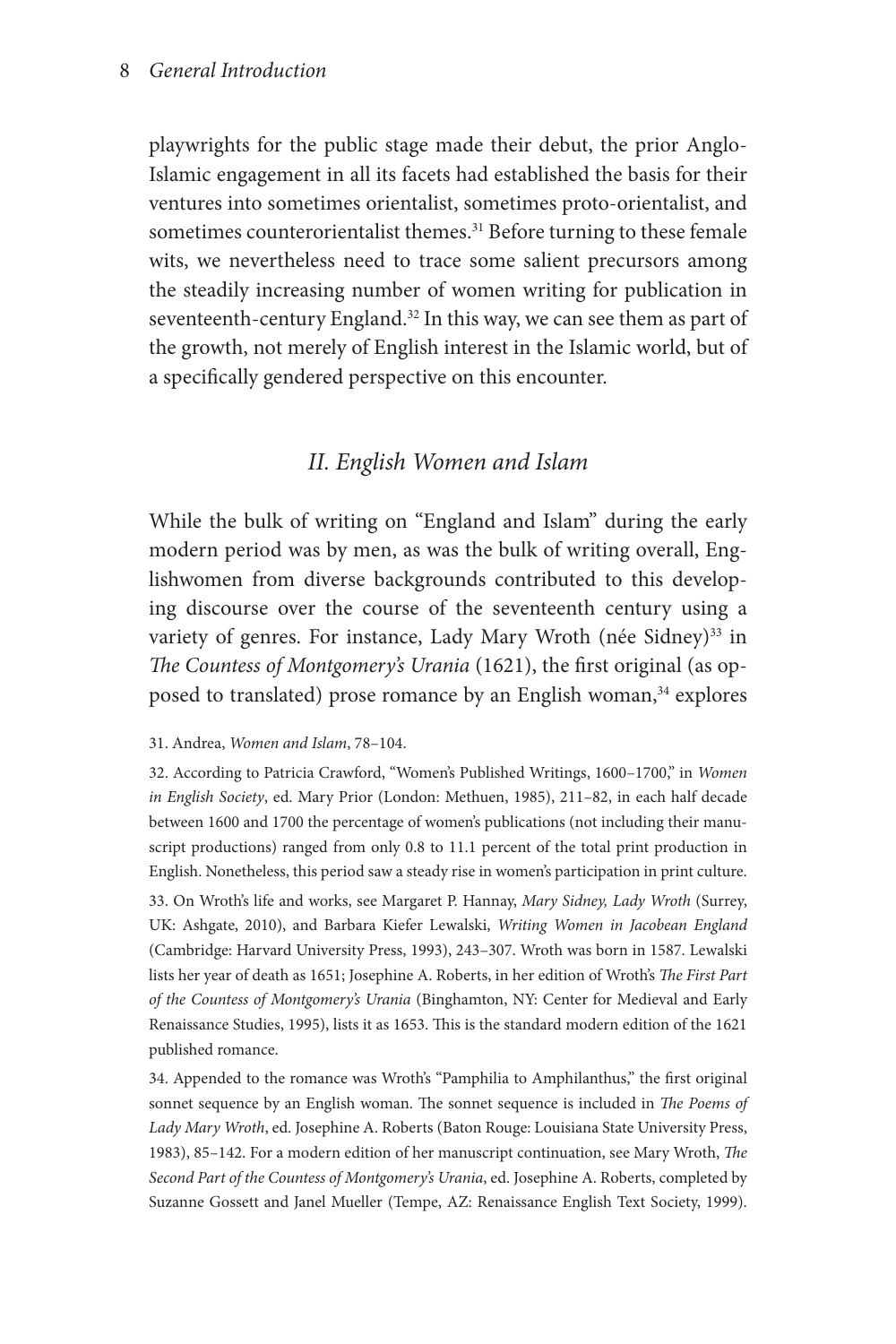the "imaginative geography" of the Ottoman empire, albeit by putting it "under erasure" to promote the desire for a renewed Holy Roman empire encompassing the region. 35 In the manuscript continuation of this romance, Wroth turned to the less systematic English engagement with the Safavid empire by incorporating representations of the "first" Persian in England—Lady Teresa Sampsonia Sherley—into her imperialist fantasy of female agency.<sup>36</sup> Wroth, like Elizabeth earlier, strategically identified with women from the Islamic world as a means to challenge patriarchy at home.<sup>37</sup> Yet, she ultimately constructs a universalist Christian empire spanning Eurasia by effacing the reality of contemporaneous Islamic empires.<sup>38</sup>

As the most celebrated English women to record their "travails" (their travels, labor, and suffering) in the "multicultural Mediterranean,"39 the Quakers Katharine Evans and Sarah Chevers turned their three-year ordeal with the Maltese Inquisition into a book-length compendium encapsulating an impressive range of "rhetorical strategies and modes of discourse," including "inspirational epistles to Friends [the Quakers' term for themselves] … appeals to the unconverted, prophetic warnings to authority, rebuttals to attackers, and personal testimonies of persecution and of faith."40 This work

39. For this term, see Daniel Vitkus, *Turning Turk: English Theater and the Multicultural Mediterranean, 1570–1630* (New York: Palgrave MacMillan, 2003); on Quaker women's "travails" in the region, see Andrea, *Women and Islam*, 61–69.

For a related study, see Benedict S. Robinson, *Islam and Early Modern English Literature: The Politics of Romance from Spenser to Milton* (New York: Palgrave Macmillan, 2007).

<sup>35.</sup> Andrea, *Women and Islam*, 30–42.

<sup>36.</sup> Ibid., 42–52.

<sup>37.</sup> For an elaboration, see Bernadette Andrea, "The Tartar Girl, the Persian Princess, and Early Modern English Women's Authorship from Elizabeth I to Mary Wroth," in *Women Writing Back/Writing Women Back: Transnational Perspectives from the Late Middle Ages to the Dawn of the Modern Era*, ed. Anke Gilleir, Alicia C. Montoya, and Suzan van Dijk (Leiden: Brill, 2010), 257–81.

<sup>38.</sup> For more, see Bernadette Andrea, "Persia, Tartaria, and Pamphilia: Ideas of Asia in Mary Wroth's *Urania*," in *The English Renaissance, Orientalism, and the Idea of Asia*, ed. Walter S. H. Lim and Debra Johanyak (New York: Palgrave MacMillan, 2010), 23–50.

<sup>40.</sup> Margaret J. M. Ezell, *Writing Women's Literary History* (Baltimore: Johns Hopkins University Press, 1993), 141. I have deleted from Ezell's list of the six varieties of texts produced by early Quaker women "prefaces to Friends' books," as it is the only one Evans and Chevers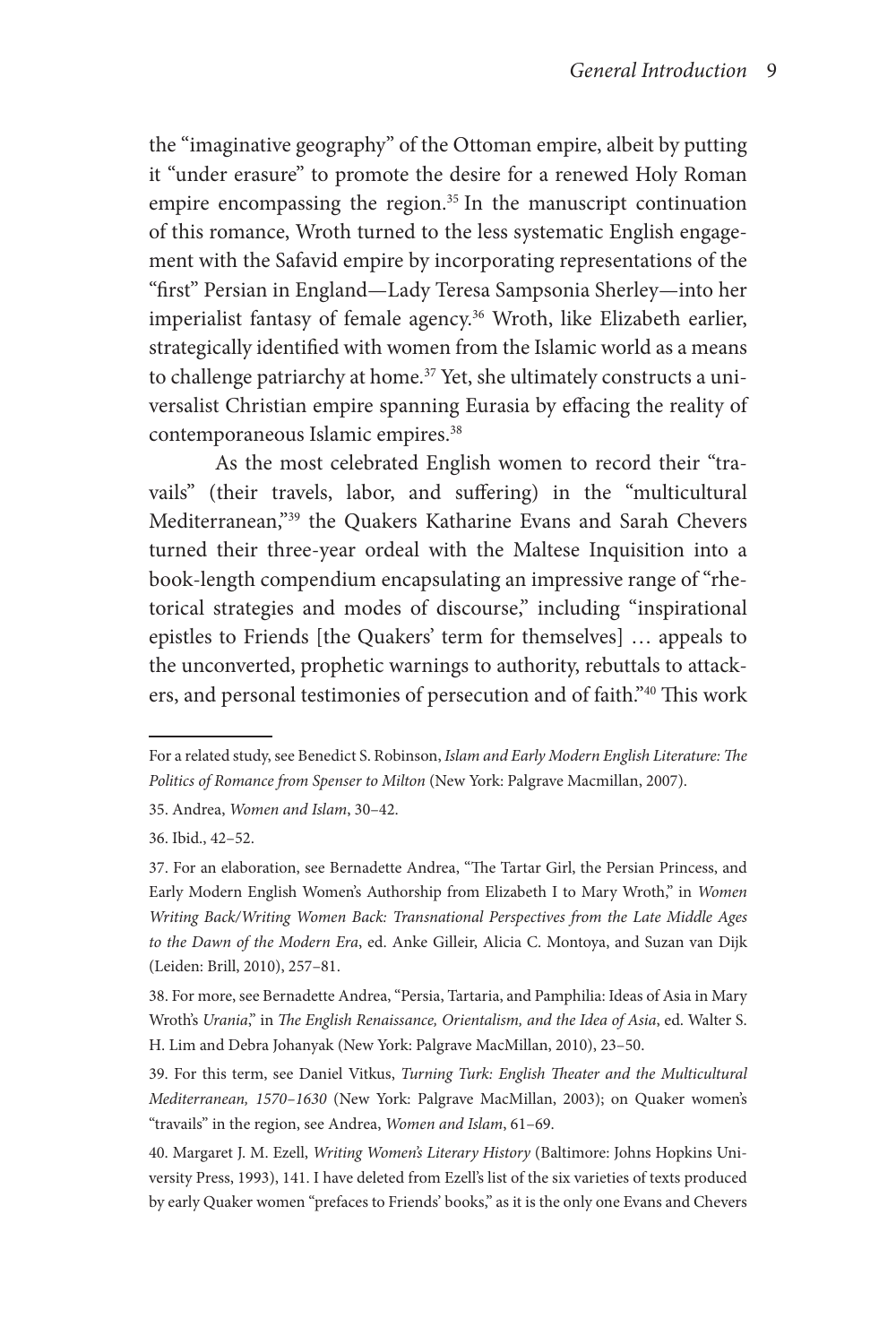helped shape nascent anglocentric discourses of empire about the region, including those with a feminist orientalist inflection.<sup>41</sup> Upon their release from Malta, where they were held after ignoring repeated warnings from the English consul not to engage in illegal proselytizing, the two women immediately resumed their twofold mission of condemning non-Quaker Christians and converting non-Christians at the short-lived English colony of Tangier.<sup>42</sup> We can assess the expatriate reaction to Evans and Chevers through their words: "But our own Countrey-men were much worse than most of them, so that they bid us go back to *Malta* again; and said the *English would use us worse than the Maltezes.*"43 Mary Fisher, who was inspired to trek hundreds of miles from the coast of Morea in southern Greece to the camp of the Ottoman sultan Mehmed IV at Adrianople (Edirne), experienced similar treatment from the English in Smyrna (Izmir). Whereas Evans and Chevers were prolific in their written testimony, Fisher left the relation of her hardships to others.<sup>44</sup> Nonetheless, Evans and Chevers did not seek to assert an autonomous individual voice but believed themselves to be functioning as vehicles for the divine word, which was in line with other radical sectarians in the period.<sup>45</sup> This apparently negative agency carries its own drama, including structural features such as dialogue, which anticipates the emergence of the first women playwrights for the English stage around the same time.

44. Andrea, *Women and Islam*, 54–61.

do not include in *This is a Short Relation of Some of the Cruel Sufferings (For the Truths Sake) of Katharine Evans & Sarah Chevers, in the Inquisition in the Isle of Malta* (London: Printed for Robert Wilson, 1662).

<sup>41.</sup> Andrea, *Women and Islam*, 76–77.

<sup>42.</sup> For details, see Bernadette Andrea, "English Women and Islamic Empires, 1610–1690," in *History of British Women's Writing, 1610–1690*, ed. Mihoko Suzuki (New York: Palgrave Macmillan, 2011), 287–302.

<sup>43.</sup> Katherine Evans and Sarah Chevers, *A True Account of the Great Tryals and Cruel Sufferings undergone by those two faithful Servants of God, Katherine Evans and Sarah Cheevers, In the time of their above three years and a halfs Confinement in the Island Malta* (London: Printed for R. Wilson, 1663), 255. This is the expanded second edition.

<sup>45.</sup> On Quaker women in the movement's "first period" from 1650 to 1664, see Phyllis Mack, *Visionary Women: Ecstatic Prophecy in Seventeenth-Century England* (Berkeley: University of California Press, 1992), 126–261.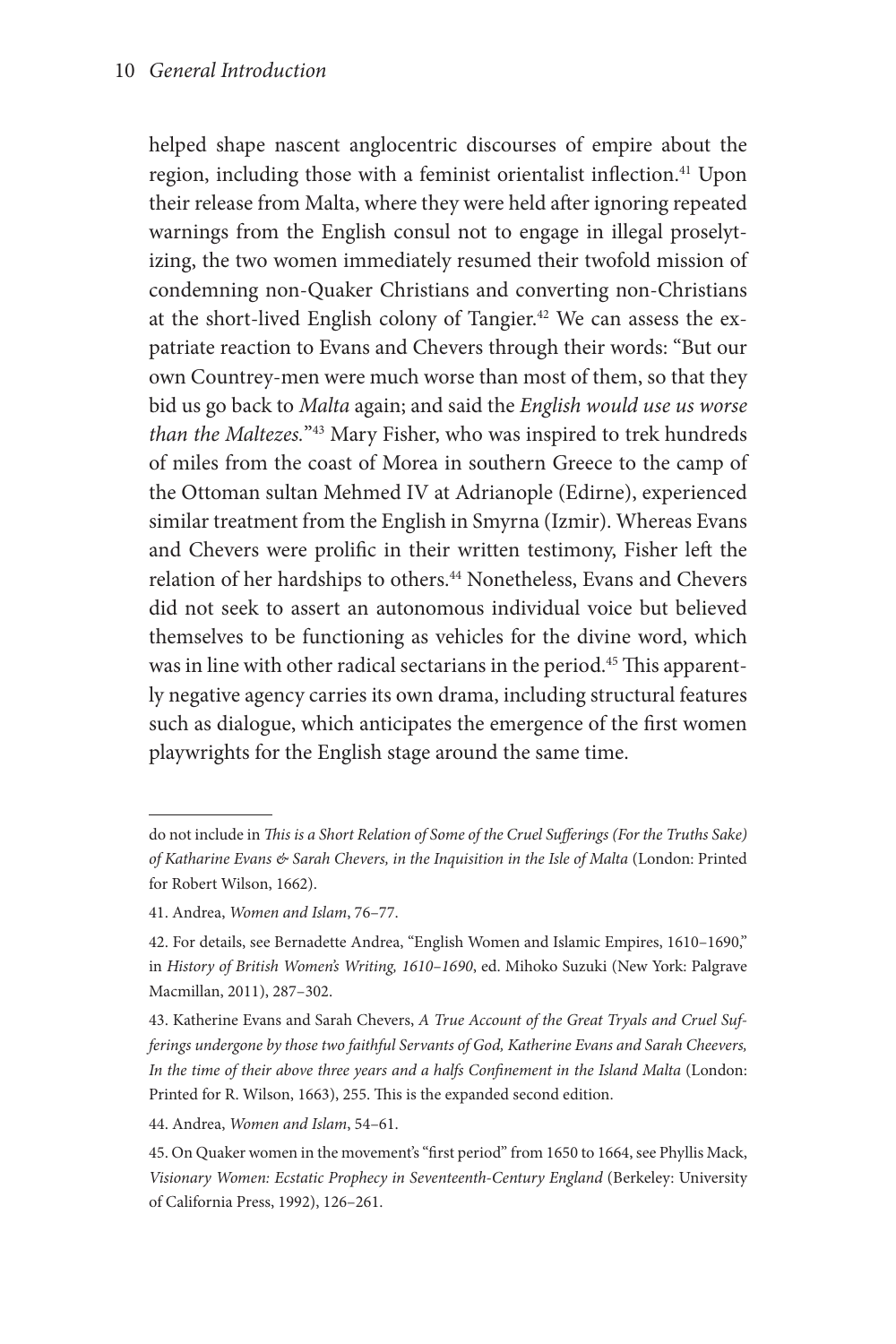To His Grace, William, Duke of Devonshire, etc.

# Lord Steward of His Majesty's Household, Knight of the Most Noble Order of the Garter, and One of His Majesty's Most Honorable Privy Council.4

My Lord,

Custom has so far prevailed that a play thrust into the world without begging the protection of a great man makes the poet be thought not modest but unfriended; thus persuaded, I could not hesitate a moment. Your grace's<sup>5</sup> name appearing in the front will, with undoubted sunshine, disperse whatever storm can be threatened; and when I shall have gratified my highest vanity in telling the town $^6$  that this piece had, in some sort, the honor of your grace's approbation before it came upon the stage, 'twill be security for me that none of sense will pretend to condemn what you seemed to approve.

Your grace, who is so justly the admiration of our sex,<sup>7</sup> cannot wonder to see new effects of it; your virtue commands the esteem of all who hear it; your wit (if the name be not too inexpressive) distinguishes you as eminently as your fortune; that happy turn which all who write endeavor after, but so few in any degree attain, seems natural to you; and when we would treat of inimitable perfections, it must be your grace's sense and happy way of explaining it.

4. William Cavendish, duke of Devonshire (1640–1707), was a "successful Whig politician"; "Manley's *The Lost Lover* [her first play from 1696] was also published under his patronage." In her prose writings, Manley sides with the Tories; however, members of her family aligned with the Whigs. For more, see *Eighteenth-Century Women*, 220 n. 3, and Rachel Carnell, *A Political Biography of Delarivier Manley* (London: Pickering and Chatto, 2008), 84.

5. your grace] "a courtesy-title … given to a duke, a duchess, or an archbishop" (*OED*).

6. the town] "the fashionable society of London" (OED); see Harold Love, "Dryden's London," in *The Cambridge Companion to John Dryden*, ed. Steven N. Zwicker (Cambridge: Cambridge University Press, 2004), 113–30. As Love specifies, the emergence of "the new entity of the 'Town'" during the Restoration was "an act of colonization, by the gentry, of a metropolis that had until that time been the preserve of the manufacturing and mercantile classes" (116).

7. i.e., in the modern sense of gender; here, women, females.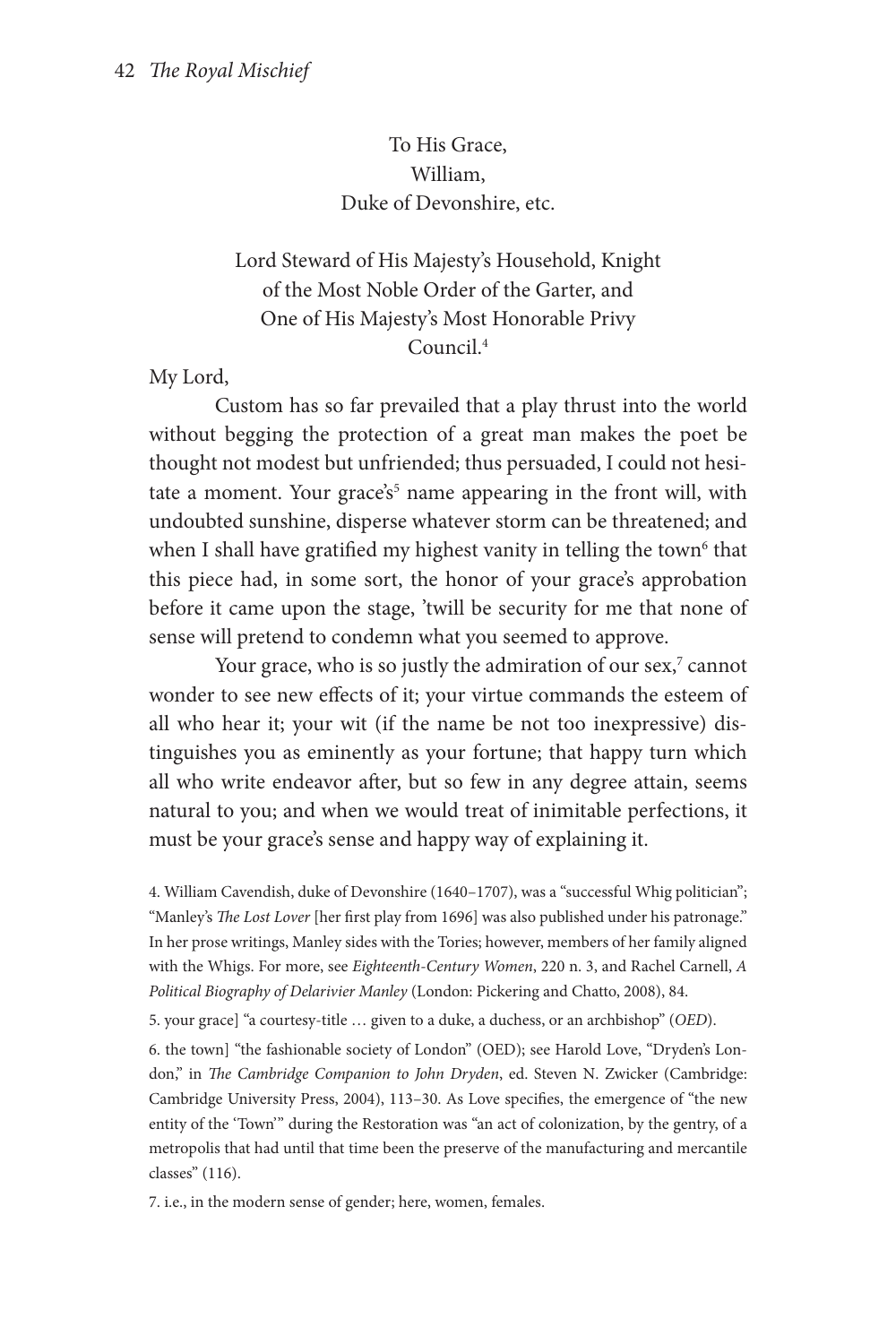Hitherto, I have unenvied read and admired the eminent poets of our age; I dared not once presume to hope my pen should ever equal the least of them; but when thus employed, methinks the eloquence of both ancient and modern are too faint representatives; I could (by a noble ambition) wish them all united in me. But as your worth outdoes imitation, the orator who aims to define it must owe all the glory he shall acquire, not to his eloquence, but the subject itself, where the business makes the perfection.

'Tis to such a prince<sup>8</sup> as you, those who love sincerity should make offerings of this kind; here we are secured from the odious name of flatterers; all and more than we can say is yours; it seems particularly adapted to our sex to describe the graces of your person, what has employed our wonder should our expressions; your magnificence, knowledge, justice, liberality, etc.; but let me rest upon your goodness, which I hope can forgive all the errors of my pen and still permit me the title of,

My lord,

Your grace's most faithful and most humble servant, Delarivier Manley

# *To the Reader.*

I should not have given myself and the town the trouble of a preface if the aspersions of my enemies had not made it necessary. I am sorry those of my own sex are influenced by them and receive any character<sup>9</sup> of a play upon trust, without distinguishing ill nature, envy and distraction in the representor.<sup>10</sup>

8. prince] "a person who or thing which is pre-eminent in a specified class or sphere; the chief; the greatest or best" (*OED*).

9. character] "a description, delineation, or detailed report" (*OED*).

10. i.e., the person representing, or misrepresenting, the play.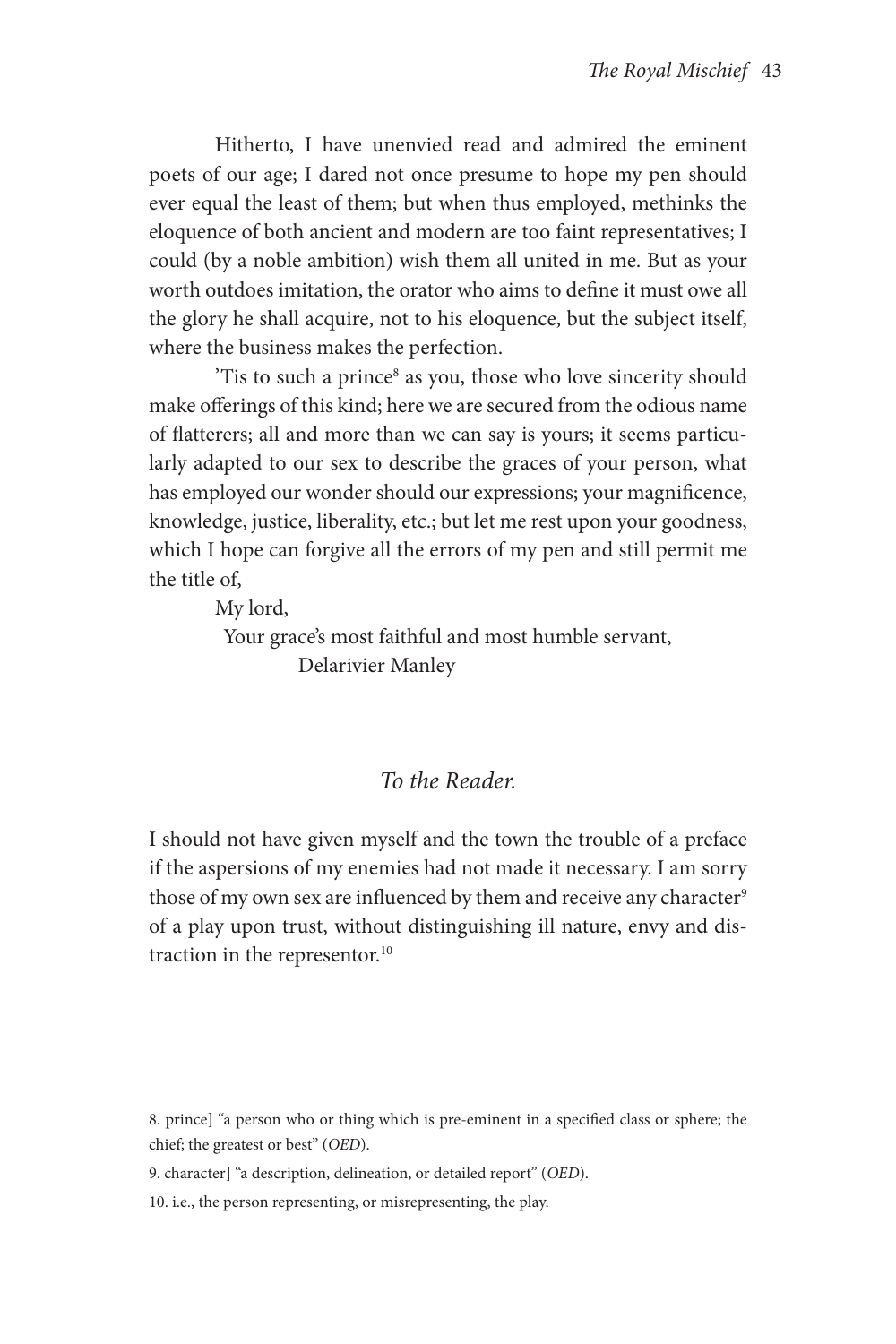The principal objection made against the tragedy is the warmth<sup>11</sup> of it, as they are pleased to call it. In all writings of this kind,<sup>12</sup> some particular passion is described; as a woman I thought it policy<sup>13</sup> to begin with the softest, and which is easiest to our sex. Ambition, etc., were too bold for the first flight;<sup>14</sup> all would have condemned me if venturing on another I had failed, when gentle love stood ready to afford an easy victory. I did not believe it possible to pursue him<sup>15</sup> too far, or that my laurel<sup>16</sup> should seem less graceful for having made an entire conquest.<sup>17</sup>

Leonora in the double discovery and part of *Aureng-zebe*<sup>18</sup> have touches as full of natural fire<sup>19</sup> as possible. I am amazed to know the boxes<sup>20</sup> can be crowded and the ladies sit attentively and unconcerned at the Widow Lackitt and her son Daniel's dialect,<sup>21</sup> yet pretend

11. warmth] "an excited or fervent state of the feelings" (*OED*); in this case, sexual passion.

12. kind] "a literary genre" (*OED*), with Manley's play a "heroic drama"; see Derek Hughes, "Heroic Drama and Tragicomedy," *A Companion to Restoration Drama*, ed. Susan J. Owen (Malden, MA: Blackwell, 2008), 195–210.

13. policy] politic or expedient behavior; prudence, shrewdness.

14. i.e., this is her first tragedy; she staged her first comedy, *The Lost Lovers*, in March 1696 at Drury Lane Theater.

15. Refers to "gentle love," symbolized throughout the play by Cupid, the ancient Roman god of love (Eros in Greek).

16. laurel] literally, a wreath made from the leaves of the bay laurel; "an emblem of victory or of distinction in poetry" (*OED*); also, for military distinction or achievement.

17. i.e., explicitly of love and implicitly of those who condemn women's writing for the public stage.

18. Manley refers to John Dryden's plays *The Spanish Fryar; or, The Double Distress* (1681) and *Aureng-zebe* (1675). The latter, based on the life of the Mughal emperor Aurangzeb (born 1618; reigned 1658 to his death in 1707), was the last of four heroic dramas Dryden staged over five years. The others include *The Conquest of Granada*, parts 1 and 2 (staged in 1670 and 1671 respectively and published in 1672, along with his essay "Of Heroick Plays") and *Amboyna, or the Cruelties of the Dutch to the English Merchants* (1673).

19. i.e., of sexual passion.

20. box] "a seated compartment in a theatre, at first specially for ladies" (*OED*); also increasingly for upper-class men in Manley's era.

21. Refers to Thomas Southerne's play *Oroonoko: A Tragedy*, which was staged in 1695 at the Drury Lane Theater and published in 1696; Southerne based his play on Aphra Behn's novella *Oroonoko; or, The Royal Slave* (1688). On Behn, an important antecedent for Manley,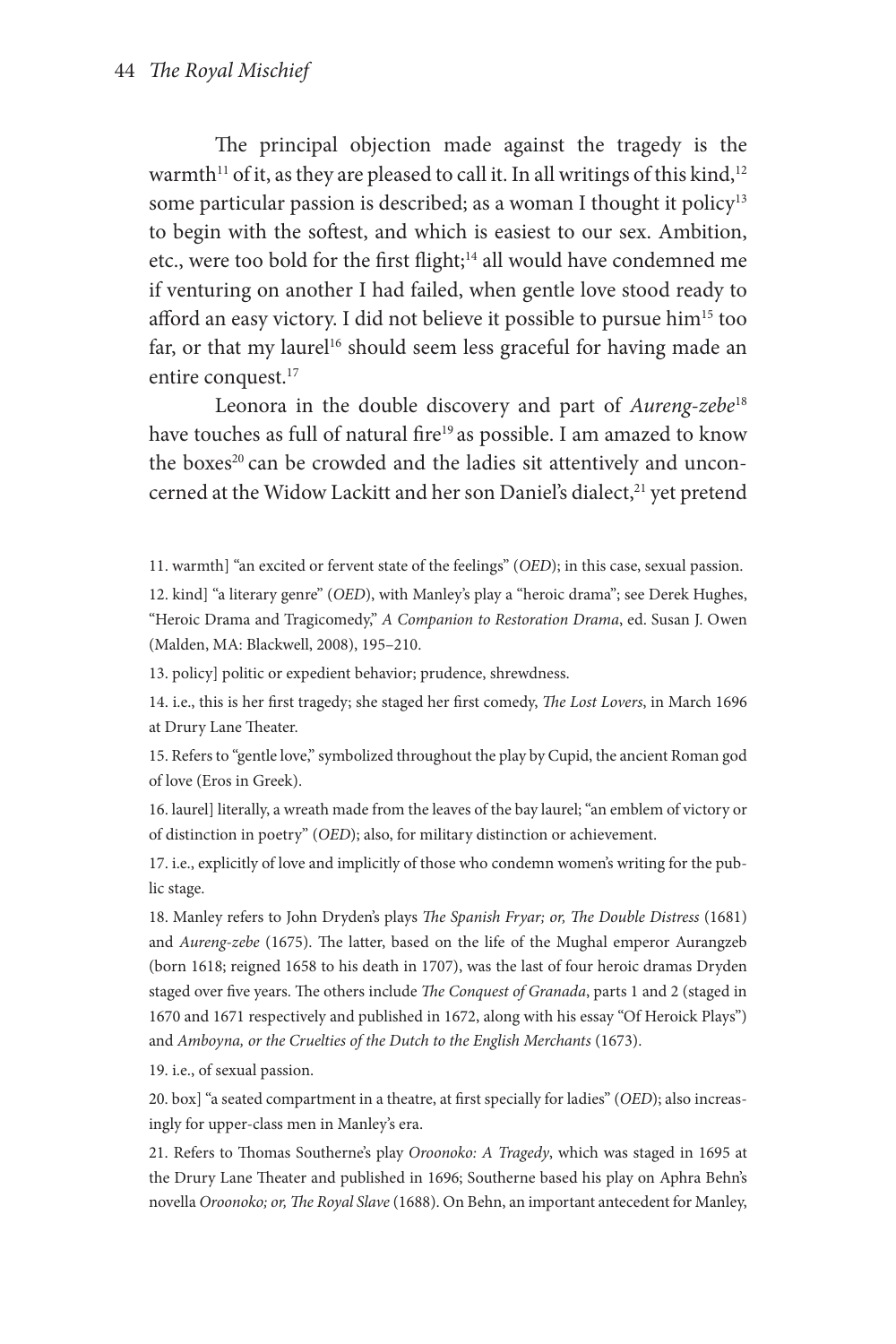to be shocked at the meaning of blank verse, $22$  for the words can give no offense. The shutting of the scene<sup>23</sup> I judged modester (as being done by a creature<sup>24</sup> of the princess) than in any terms to have had both the lovers agree before the audience, and then retire, as resolving to perform articles.25 The pen should know no distinction; I should think it but an indifferent commendation to have it said she writes like a woman. I am sorry to say there was a princess more wicked than Homais; Sir John Chardin's *Travels into Persia*, whence I took the story, can inform the reader that I have done her<sup>26</sup> no injustice, unless it were in punishing her at the last, which the historian is silent in. Bassima's severer virtue should incline my audience to bestow the same commendation which they refuse me for her rival's contrary character.<sup>27</sup>

I do not doubt when the ladies have given themselves the trouble of reading and comparing it with others, they'll find the prejudice against our sex and not refuse me the satisfaction of entertaining them, nor themselves the pleasure of Mrs. Barry, $^{28}$  who by all that saw her is concluded to have exceeded that perfection which before she

26. i.e., the historical Darejan, on whom see appendix A.

see Cynthia Lowenthal, "Two Female Playwrights of the Restoration: Aphra Behn and Susanna Centlivre," *Companion to Restoration Drama*, 396–411.

<sup>22.</sup> blank verse] unrhymed iambic pentameter; considered the "heroic meter."

<sup>23.</sup> Manley is defending the consummation scene between the adulterous, incestuous lovers, Homais and Levan Dadian. She refers to staging technologies of the era, particularly the "wing-and-shutter system"; see Edward A. Langhans, "The Post-1660 Theatres as Performance Spaces," in *Companion to Restoration Drama*, 3–18.

<sup>24.</sup> creature] "one who owes his fortune and position to a patron; one who is actuated by the will of another, or is ready to do his bidding; an instrument or puppet" (*OED*); Manley refers to the eunuch Acmat.

<sup>25.</sup> articles] literally, "a particular piece of business; a concern, a matter, a subject" (*OED*); here, a euphemism for sexual intercourse.

<sup>27.</sup> i.e., Manley should be praised for her virtuous character, Bassima, rather than condemned for her villainous character, Homais.

<sup>28.</sup> According to *Biographical Dictionary*, Elizabeth Barry (c. 1658–1713) was "the first great English actress" (1: 313). She "excelled in exciting pity in spectators when she acted tragic roles" (1: 316), including that of Homais in Manley's *The Royal Mischief*. She "appears to have been second in command to [Thomas] Betterton" at Lincoln's Inn Fields (319). For more on Barry, see Elizabeth Howe, *The First English Actresses: Women and Drama, 1660– 1700* (Cambridge: Cambridge University Press, 1992), 108-46.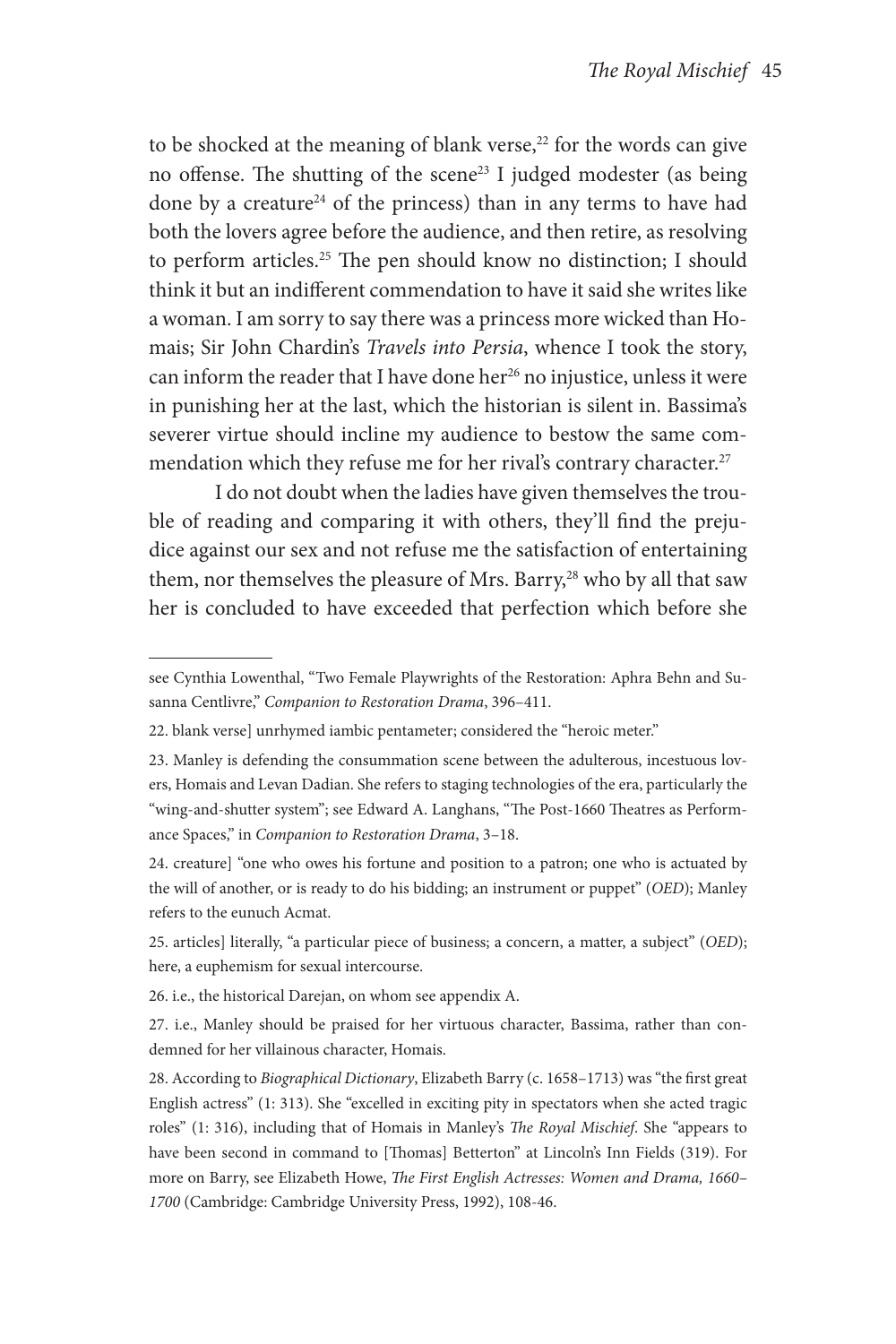was justly thought to have arrived at. My obligations to her were the greater, since against her own approbation,she excelled and made the part of an ill woman, not only entertaining, but admirable.<sup>29</sup>

# *To Mrs. Manley. By the Author of* Agnes de Castro*.* 30

Th'attempt was brave, how happy your success; The men with shame our sex with pride confess; For us you've vanquished, though the toil was yours; You were our champion, and the glory ours; Well you've maintained our equal right in fame, To which vain man had quite engrossed the claim; I knew my force too weak, and but assayed The borders of their empire to invade;<sup>31</sup> I incite a greater genius<sup>32</sup> to my aid. The war begun you generously pursued;

29. Manley seeks to protect the actress who played Homais from the slander that she is an "ill," or fallen, woman because she represents one, a slander that could be extended to Manley as playwright.

30. Catharine Trotter, whose *Agnes de Castro* (staged December 1695 at the Drury Lane Theater and published in 1696) was the first production staged by the group of playwrights subsequently known as "the female wits." Trotter based her play on Aphra Behn's novella of the same name, which was published in 1688. Manley's commendatory verse "To the Author of Agnes de Castro" prefaces Trotter's earlier play; here, Trotter is returning the favor. They collaborated on other projects, including a collection of poems, *The Nine Muses* (1700), in honor of the recently deceased John Dryden. Manley later broke with Trotter (whose married name was Cockburn), satirizing her in popular prose works, *The New Atalantis* (1709), *The Memoirs of Europe* (1711), and *The Adventures of Rivella* (1714). For more, see Anne Kelley, *Catharine Trotter: An Early Modern Writer in the Vanguard of Feminisim* (Aldershot, UK: Ashgate, 2002), 19–21.

31. i.e., Trotter's first play, *Agnes de Castro*, which preceded Manley's.

32. genius] in addition to the meaning of exceptional intelligence or ability, "with reference to classical pagan belief: the tutelary god or attendant spirit allotted to every person at his birth, to govern his fortunes and determine his character, and finally to conduct him out of the world; also, the tutelary and controlling spirit similarly connected with a place, an institution, etc." (*OED*).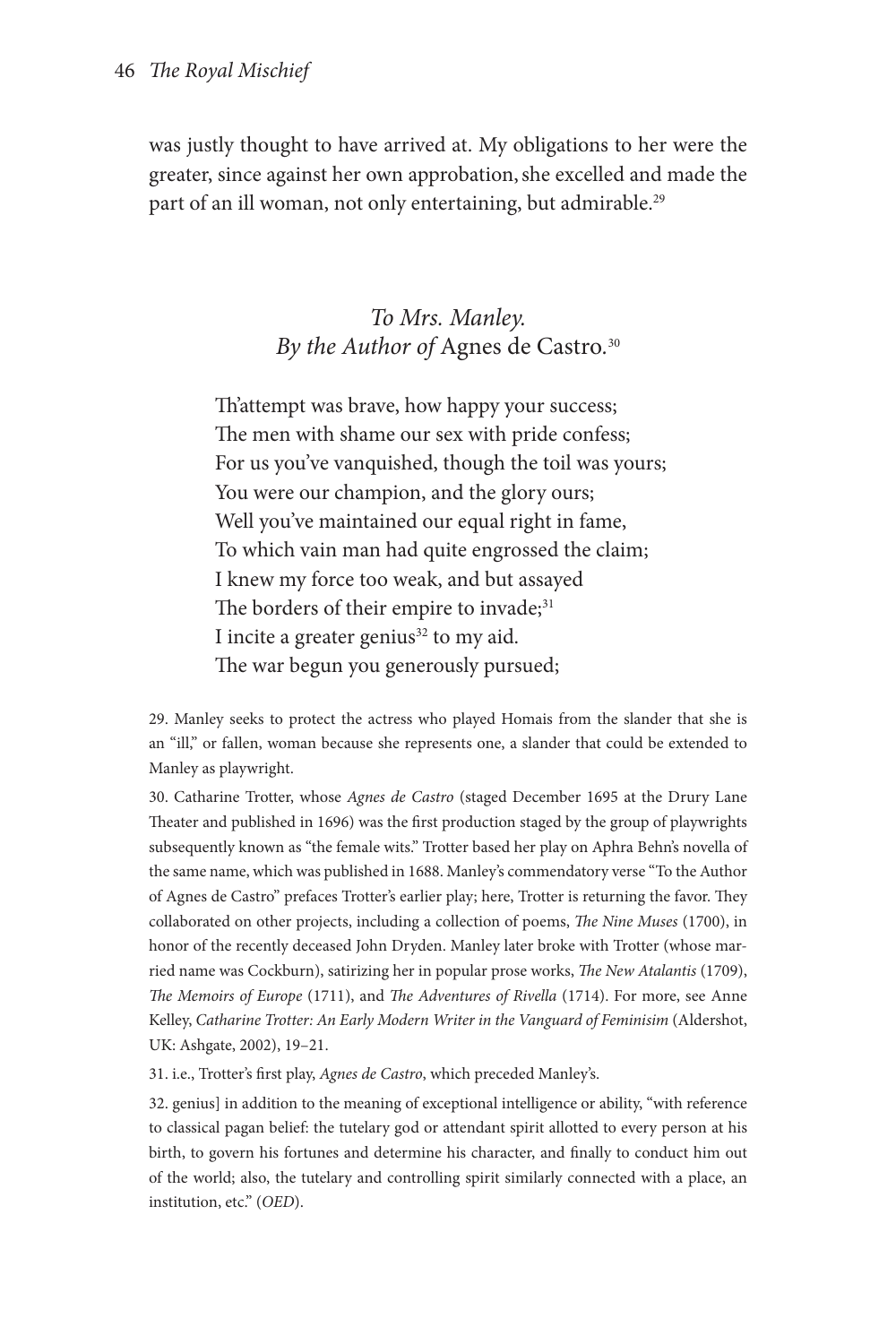With double arms<sup>33</sup> you every way subdued; Our title cleared, nor can a doubt remain, Unless in which you'll greater conquest gain, The comic or loftier tragic strain.<sup>34</sup> The men always overcome will quit the field; Where they have lost their hearts, the laurel yield.

# *To Mrs. Manley, upon her Tragedy called*  The Royal Mischief.

As when some mighty hero first appears, And in each act excels his wanting<sup>35</sup> years; All eyes are fixed on him, each busy tongue Is employed in the triumphant song; Even pale envy hangs her dusky<sup>36</sup> wings, Or joins with brighter fame and hoarsely sings; So you the unequaled wonder of the age, Pride of our sex and glory of the stage, Have charmed our hearts with your immortal lays,<sup>37</sup> And tuned us all with everlasting praise. You snatch laurels with undisputed right, And conquer when you but begin to fight; Your infant strokes have such Herculean<sup>38</sup> force, Your self must strive to keep the rapid course;

33. i.e., her arms are used for writing and for attracting men, fine female arms being an erotic attribute in the era; the analogy is to arms as weapons or implements of warfare.

34. Manley's first play was a comedy; see note 14 above.

35. wanting] lacking, deficient in; with respect to "years," meaning relatively young.

36. dusky] "somewhat black or dark in colour" (*OED*).

37. lay] "a short lyric or narrative poem intended to be sung" (*OED*), associated with medieval women writers such as the twelfth-century poet Marie de France, who resided in England.

38. Herculean] "like Hercules, esp. in strength, courage"; "prodigiously powerful or vigorous; gigantic" (*OED*); the legendary hero of Greek (Herakles) and Roman (Hercules) mythology was known for his Twelve Labors.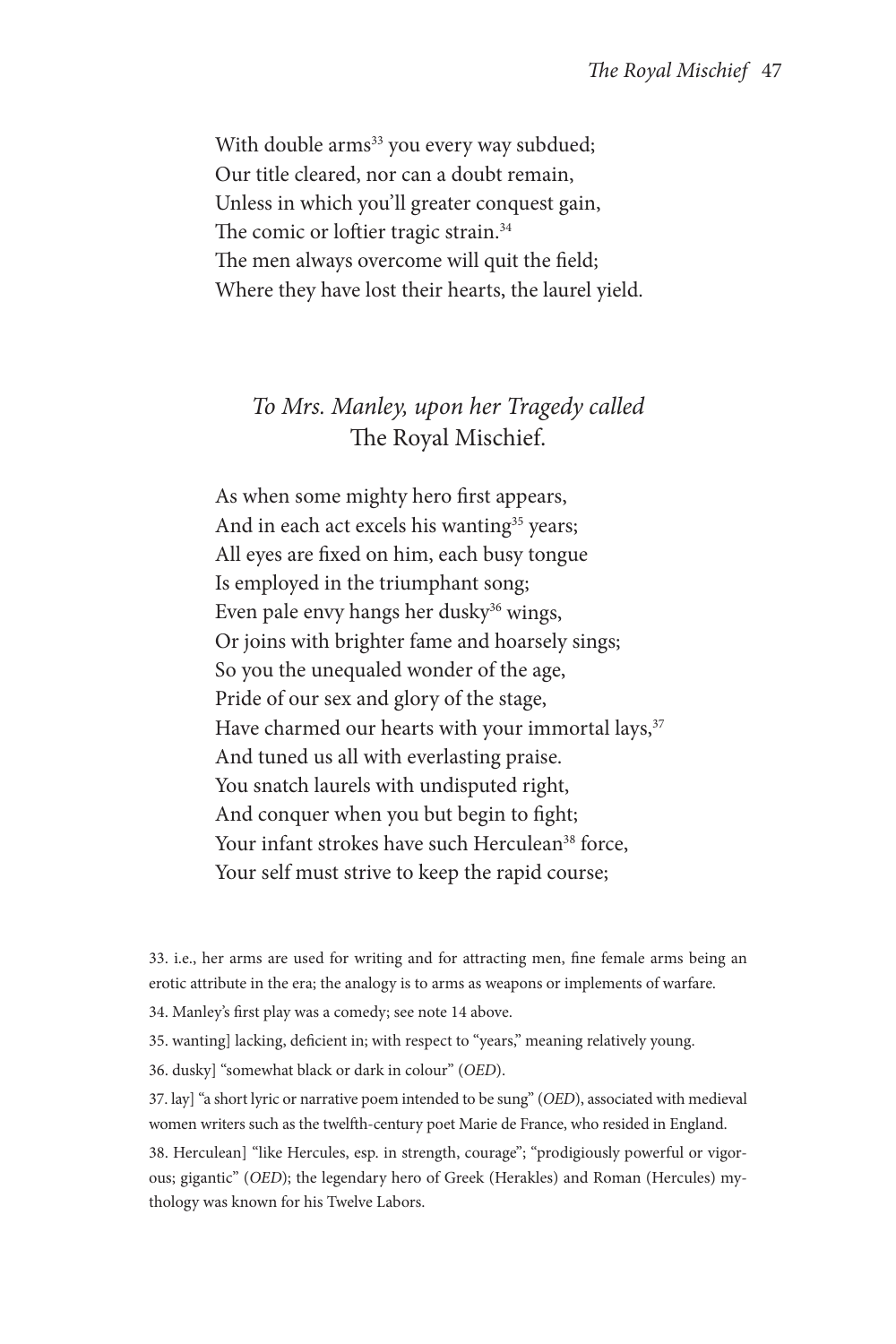Like Sappho<sup>39</sup> charming, like Afra<sup>40</sup> eloquent, Like chaste Orinda,<sup>41</sup> sweetly innocent; But no more, to stop the reader were a sin, While trifles keep from the rich store within.<sup>42</sup>

# *To Mrs. Manley, on her Tragedy called* The Royal Mischief. *Sent by an Unknown Hand*. 43

What, all our  $sex^{44}$  in one sad hour undone? Lost are our arts, our learning, our renown, Since nature's tide of wit came rolling down; From you it flows with unresisted force, Nor can united envy stop its course; Keen are your eyes, we know, and sure their darts;<sup>45</sup> Fire to our soul they send and passions to our hearts;

39. Sappho] "(early 7th century BC), Greek lyric poet who lived on Lesbos. The centre of a circle of women on her native island of Lesbos, she mainly wrote love poems in her local dialect (the term *sapphics* is used for verse in a meter associated with her)" (*Phrase and Fable*). 40. Afra] Aphra Behn, who was known as the Sappho of her era; for more, see note 21 above. 41. Orinda] Katherine Philips (1632–64), a British poet and playwright, whose translation of Pierre Corneille's *La mort de Pompée* (1643) appeared on the Dublin stage as *Pompey* in 1663. The volume *Poems by the Incomparable Mrs. K.P.* was published in an unauthorized edition in 1664; the "authorized" edition of the *Poems* appeared in 1667, with further editions in 1669, 1678, and 1710.

42. Marginalia reads "M. Pix" (Mary Pix), who is identified as the author of this poem. For more, see the introduction to Mary Pix in this volume.

43. *Eighteenth-Century Women* indicates that "this poem was reprinted in Manley's fictional autobiography, *Rivella* (1714), and has been tentatively ascribed to Manley's patron, William Cavendish, Duke of Devonshire" (221n16). According to Ruth Herman, *The Business of a Woman: The Political Writings of Delarivier Manley* (Newark: University of Delaware Press, 2003), Bevil Higgons, "a Jacobite Tory," is "reported to have written commendatory verses 'on a Blank Leaf of Mrs. *Manley*'s Tragedy, call'd *The Royal Mischief*'" (19). Herman also identifies George Granville, a "gentleman poet" who "rose to become secretary-at-war and treasurer of the royal household," as having prefixed "commendatory verses" to this play (18–19).

44. i.e., presumably the male gender.

45. An allusion to Cupid, often represented as a young boy with a bow and arrows, which he uses to pierce the hearts of reluctant lovers; for more, see note 15 above.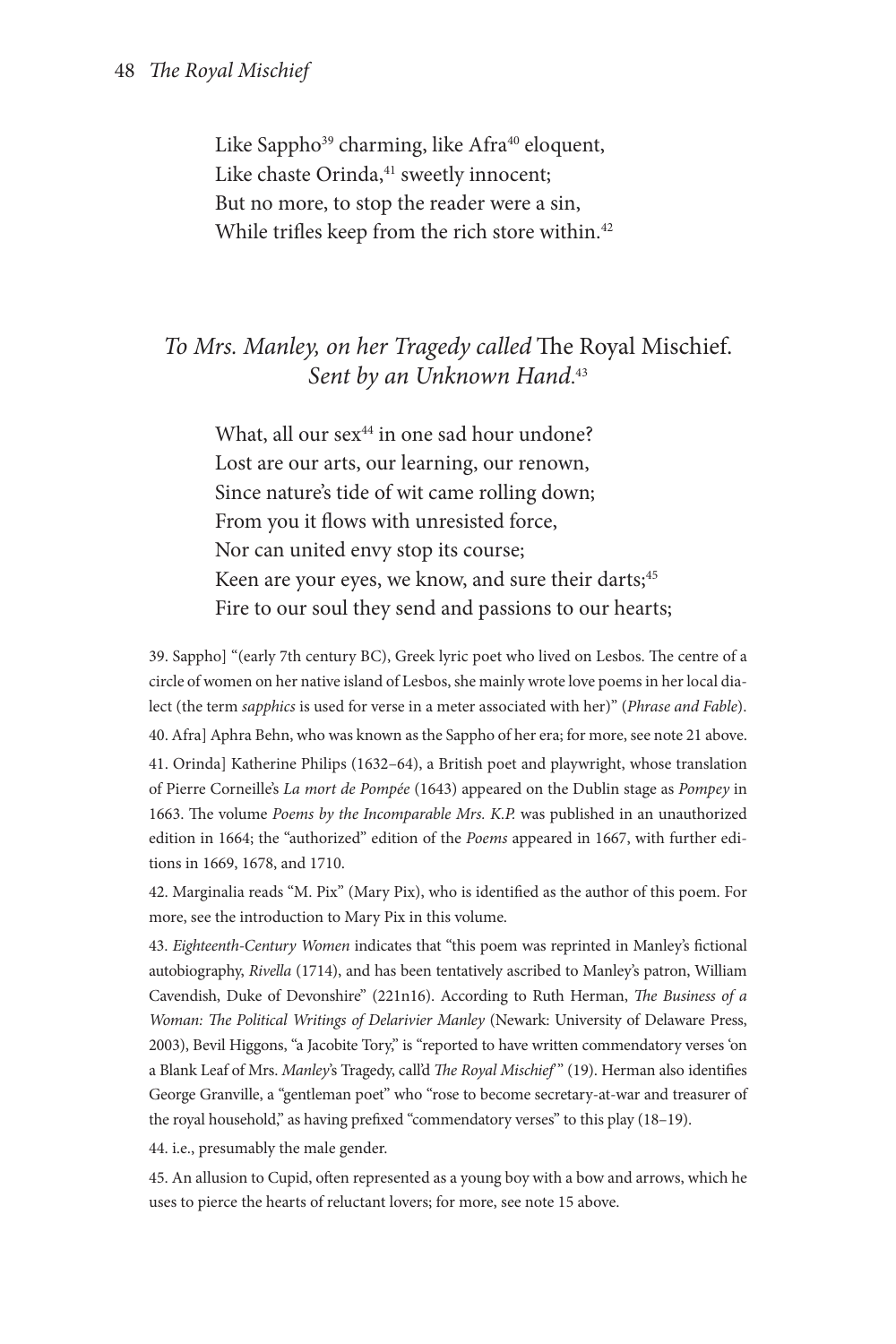Needless was an addition to such arms, 46 Where all mankind are vassals $47$  to your charms; That hand but seen gives wonder and desire, Snow to our sight but with its touches fire;<sup>48</sup> You stroke our souls and all the passions move, By fierce desires made fit for raging love; Who sees thy yielding queen $49$  and would not be On any terms the blessed, the happy he; Entranced, we fancy all his ecstasy.50 Quote Ovid<sup>51</sup> now no more you amorous swains,<sup>52</sup>

46. "Arms" refers to her beauty as much as to her writing abilities, so it is a double-edged compliment; see note 33 above.

47. vassals] literally, "in the feudal system, one holding lands from a superior on conditions of homage and allegiance"; figuratively, "a humble servant or subordinate; one devoted to the service of another," especially with reference to courtly love, "a highly conventionalized medieval system of chivalric love and etiquette first developed by the troubadours of southern France and extensively employed in European literature from the 12th century throughout the medieval period" (*OED*).

48. A paradox typical of English Petrarchan poetry, based on the sonnet tradition initiated by the Italian Renaissance poet Francesco Petrarch (1304–74); for an eloquent instance, see Philip Sidney, *Astrophil and Stella* (composed c. 1580s; published posthumously in 1591), sonnet 6, lines 1-4: "Some lovers speak, when they their Muses entertain, / Of hopes begot by fear, of wot not what desires, / Of force of heav'nly beams infusing hellish pain, / Of living deaths, dear wounds, fair storms, and freezing fires."

49. i.e., Homais, but could also apply to other female characters in the play; "yielding" has a sexual connotation here.

50. i.e., imagine his sexual climax; in other words, the male spectator (or reader) vicariously assumes the role of the male lover in the play.

51. "The Roman poet Publius Ovidius Naso (43 BC–AD 17) was probably the most widely read ancient poet of the Renaissance. The most popular works were the *Amores* (which recount Ovid's encounters with his mistress Corinna), the *Ars amatoria* (a seduction manual), the *Metamorphoses* (a collection of mythological tales), and the *Epistles from Pontus* (verse letters from his exile in Tomi, now Romanian Constanta)" (*Renaissance*).

52. swain] literally, "a shepherd; a countryman, rustic"; also, "a lover, wooer, sweetheart, esp. in pastoral poetry" (*OED*). Pastoral is "a highly conventional mode of writing that celebrates the innocent life of shepherds and shepherdesses in poems, plays, and prose romances" (*Literary Terms*).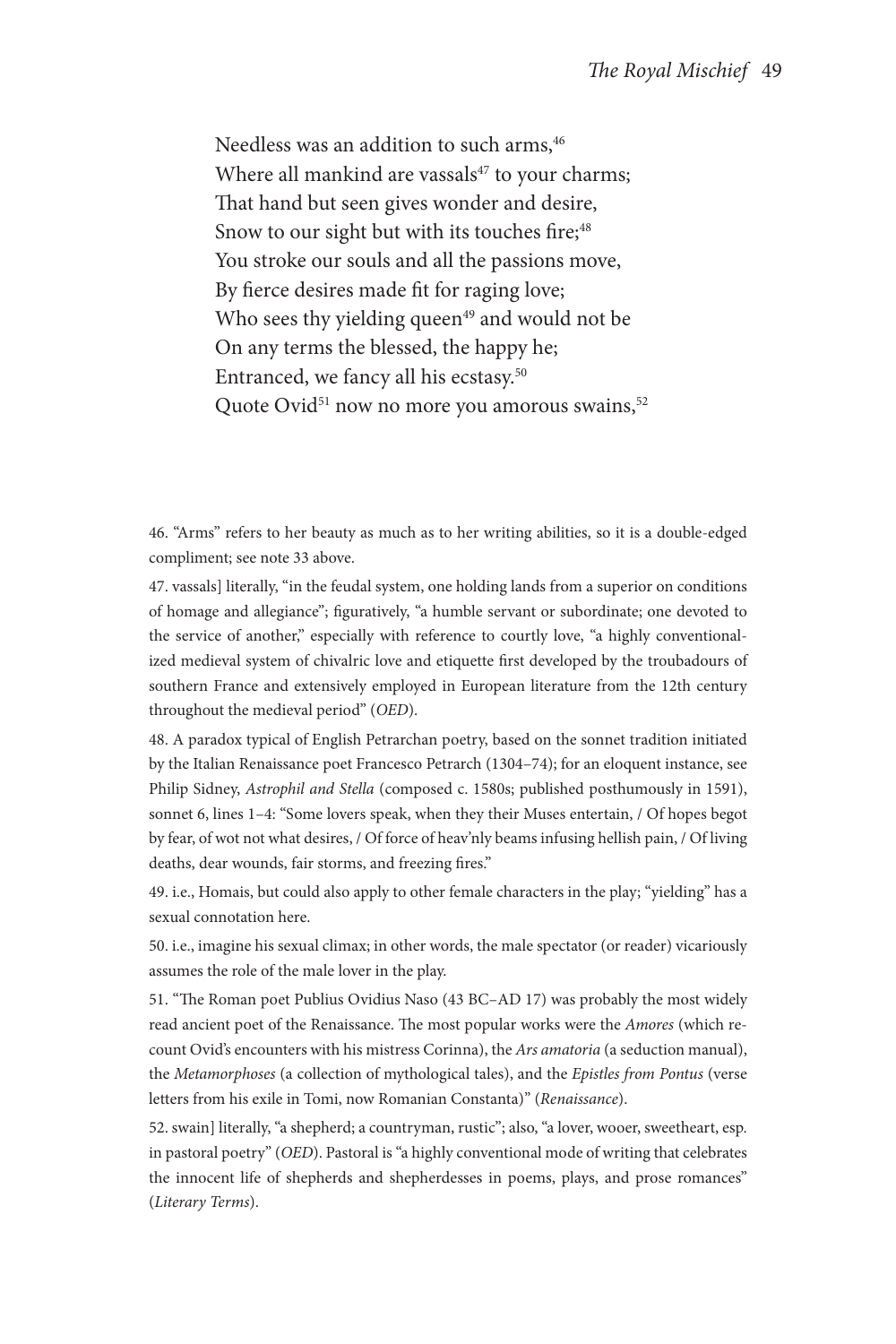Delia<sup>53</sup> than Ovid has more moving strains;<sup>54</sup> Nature alone in her exceeds all art,<sup>55</sup> And nature sure<sup>56</sup> does nearest touch the heart. Oh, might I call the bright<sup>57</sup> discoverer mine, The whole fair<sup>58</sup> sex unenvied I'd resign; Give all my happy hours to Delia's charms, She who by writing thus our wishes warms, What worlds of love must circle in her arms.

53. Delia = Delarivier.

54. strain] "a passage of song or poetry" (*OED*).

55. Maurice Cheney, *All of Shakespeare* (New York: Columbia University Press, 1993), identifies "the great Renaissance theme of Art versus Nature" as follows: "Art is the application of human agency, imagination, learning, and effort to what is given by nature, but the debate is complicated by the idea that Art perfects Nature and makes what is nature even more natural-seeming through the intervention of human ingenuity and the aesthetic sense" (347).

56. sure] both the modern sense of "trustworthy, firm, steadfast," and the archaic sense of "surely," which is used throughout the play (*OED*).

57. bright] "lively, cheerful, brilliant or animated in conversation, vivacious"; by extension, "resplendent with charms," sexually attractive (*OED*).

58. fair] beautiful, with fairness associated with whiteness in early modern England; "applied to women, as expressing the quality characteristic of their sex. So, *the fair sex* (Fr. *le beau sexe*), *a fair one*" (*OED*). On "the racialized nature of the language of fairness and beauty," see Kim F. Hall, *Things of Darkness: Economies of Race and Gender in Early Modern England* (Ithaca: Cornell University Press, 1995), 62–122.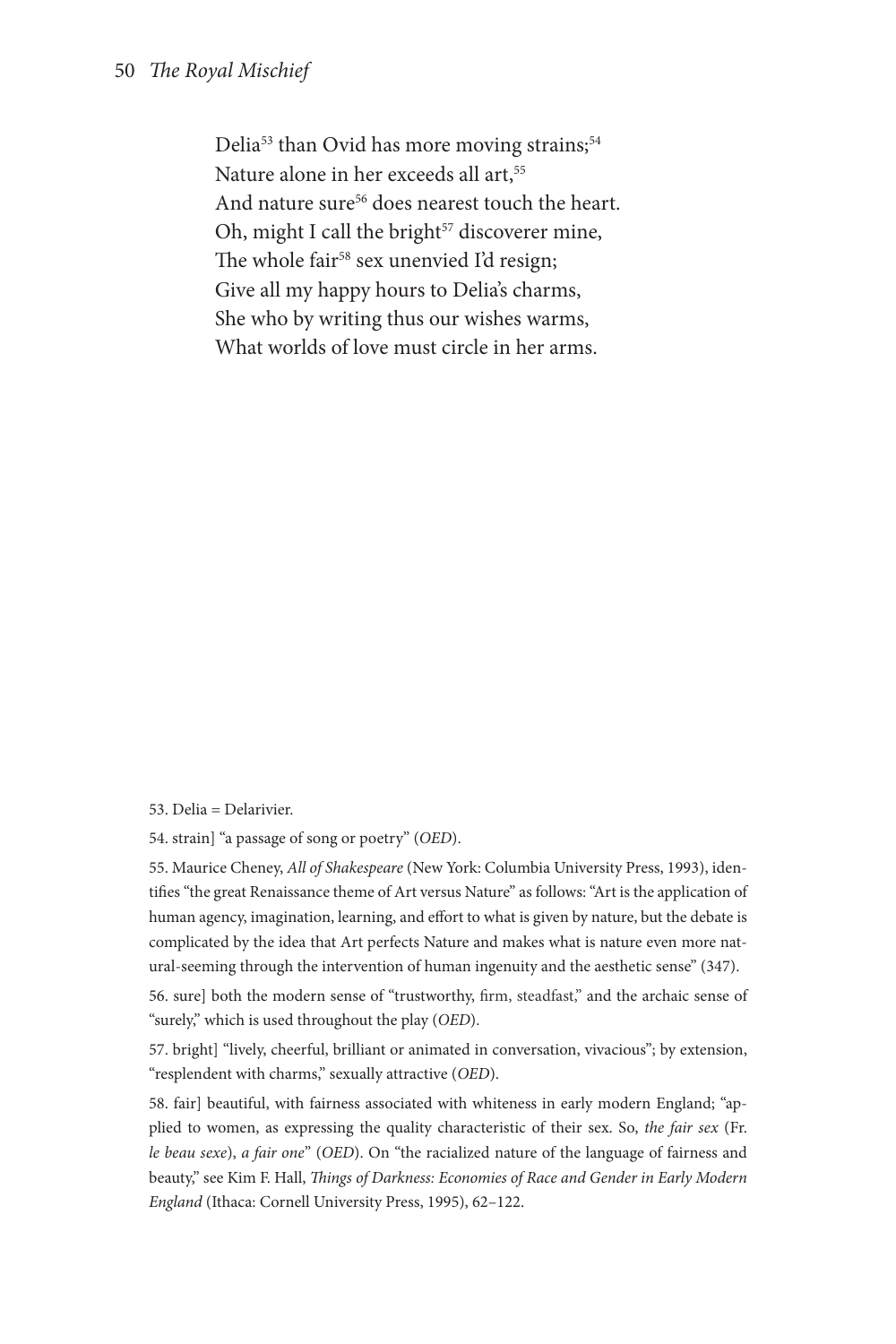*Ibrahim, The Thirteenth Emperor of the Turks: A Tragedy.*<sup>1</sup> *As it is Acted By His Majesty's Servants*. 2

*By Mrs. Mary Pix.*

*London: Printed for John Harding,*<sup>3</sup> *at the Bible and Anchor in Newport-Street, and Richard Wilkin, at the King's-Head in St. Paul's Church-Yard, 1696.* 

1. The copy text for this edition is *Ibrahim, the Thirteenth Emperour of the Turks: A Tragedy. As it is Acted by His Majesties Servants. By Mrs Mary Pix* (London: Printed for John Harding and Richard Wilkin, 1696). I have consulted the copy at the Folger Shakespeare Library (P2329). The Bodleian Library copy is available on *Early English Books Online* (Wing P2329), which I have also consulted.

2. This play, Pix's first, was staged at the Theater Royal, Drury Lane.

3. Harding also published Pix's *The Inhumane Cardinal, or, Innocence Betray'd: A Novel. Written by a Gentlewoman, for the Entertainment of the Sex* (London: Printed for John Harding and Richard Wilkin, 1696).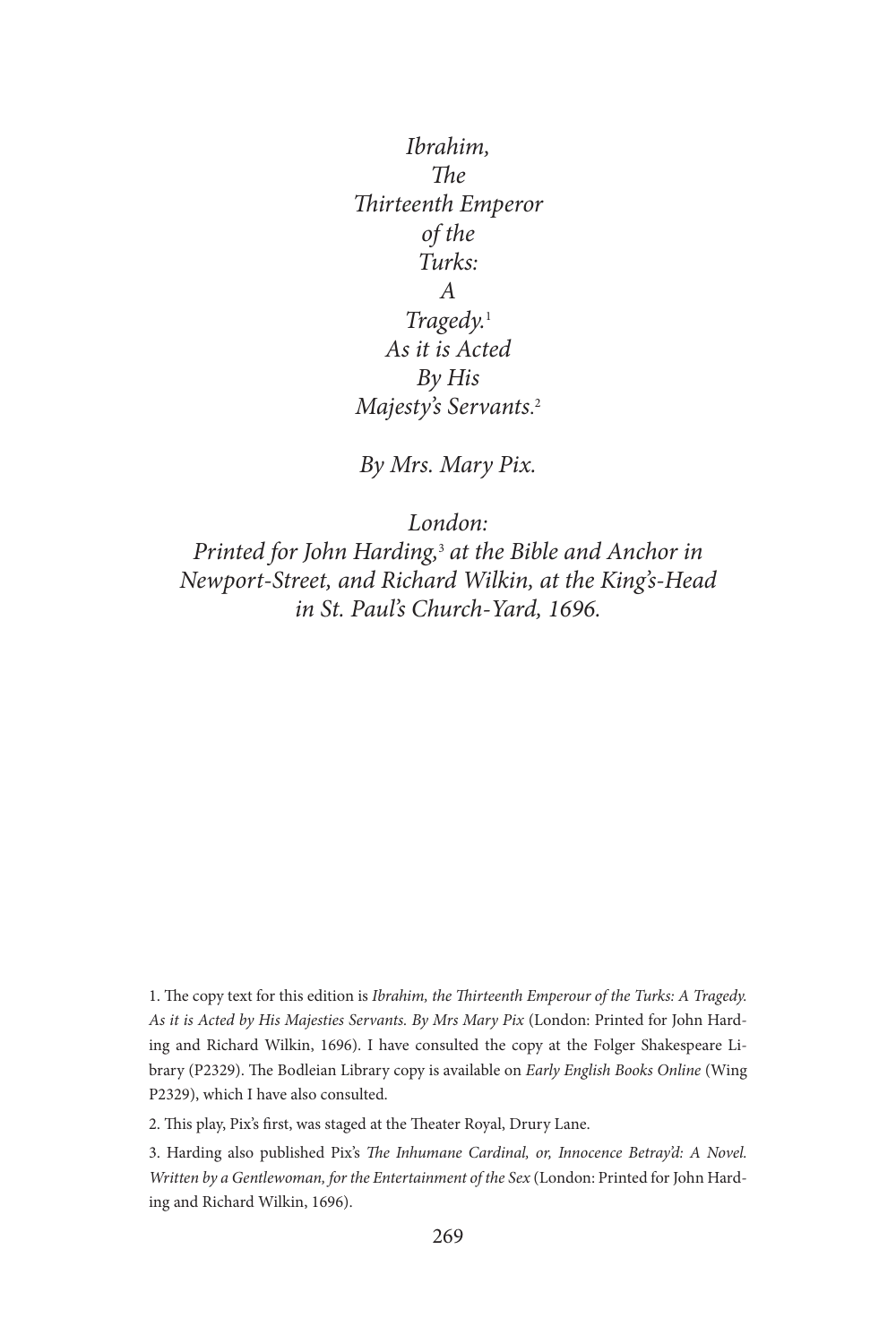To the Honorable Richard Minchall, of Bourton, Esquire.4

Sir,

That sweetness of temper I have had the happiness to discover in the honor of your company in the first place, and your favorable opinion of my play in the next, gives me encouragement to claim your protection.5

I am often told, and always pleased when I hear it, that the work's not mine;<sup>6</sup> but, oh, I fear your closest<sup>7</sup> view will too soon find out the woman, the imperfect woman there.<sup>8</sup> The story was true<sup>9</sup> and the action gave it life;<sup>10</sup> for I should be very rude not to own<sup>11</sup> each maintained their character beyond my hopes. Then that pretty ornament, the ingenious dialogue, these might divert you at the theater, but these avail not me; the reading may prove tiresome as a dull repeated tale; yet, I have still recourse to what I mentioned first, your

4. Richard Minchall (Minshall, Minshull) was the son of Sir Richard Minshull, who was knighted by Charles I in 1626; the elder Richard was granted an estate in Boreton or Bourton, Buckinghamshire, in the northwest of England; as a royalist, his estate was sequestered and house plundered during the civil wars of the 1640s; although the family's fortunes were partially restored during the Restoration, they later fell into ruin; for a detailed "table of Pedigree" for "the Barony of Minshull," see *Notes and Queries*, 4th series, 11 (January–June 1873): 457–58.

5. i.e., she is seeking his patronage, which would include his support against detractors and perhaps financial support.

6. She adduces the patriarchal assumption that a woman's work is necessarily inferior.

7. "closet" in original.

8. Pix makes a concession to western patriarchal prejudices, based primarily on the Aristotelian notion that women are imperfect men, bolstered by the Judeo-Christian notion that woman derives from man, on which see Ian Maclean, *The Renaissance Notion of Woman: A Study in the Fortunes of Scholasticism and Medical Science in European Intellectual Life* (1978; Cambridge: Cambridge University Press, 1983), 8.

9. Pix's play is based on actual events, as reported by Paul Rycaut in *The History of the Turkish Empire, From the Year 1623 to the Year 1677* (1687); for more, see appendix C.

10. She alludes to the Greek philosopher Aristotle's definition of tragedy in his *Poetics* (c. 330 BCE) as "the imitation of an action."

11. own] "to confess to be valid, true, or actual; to admit" (*OED*).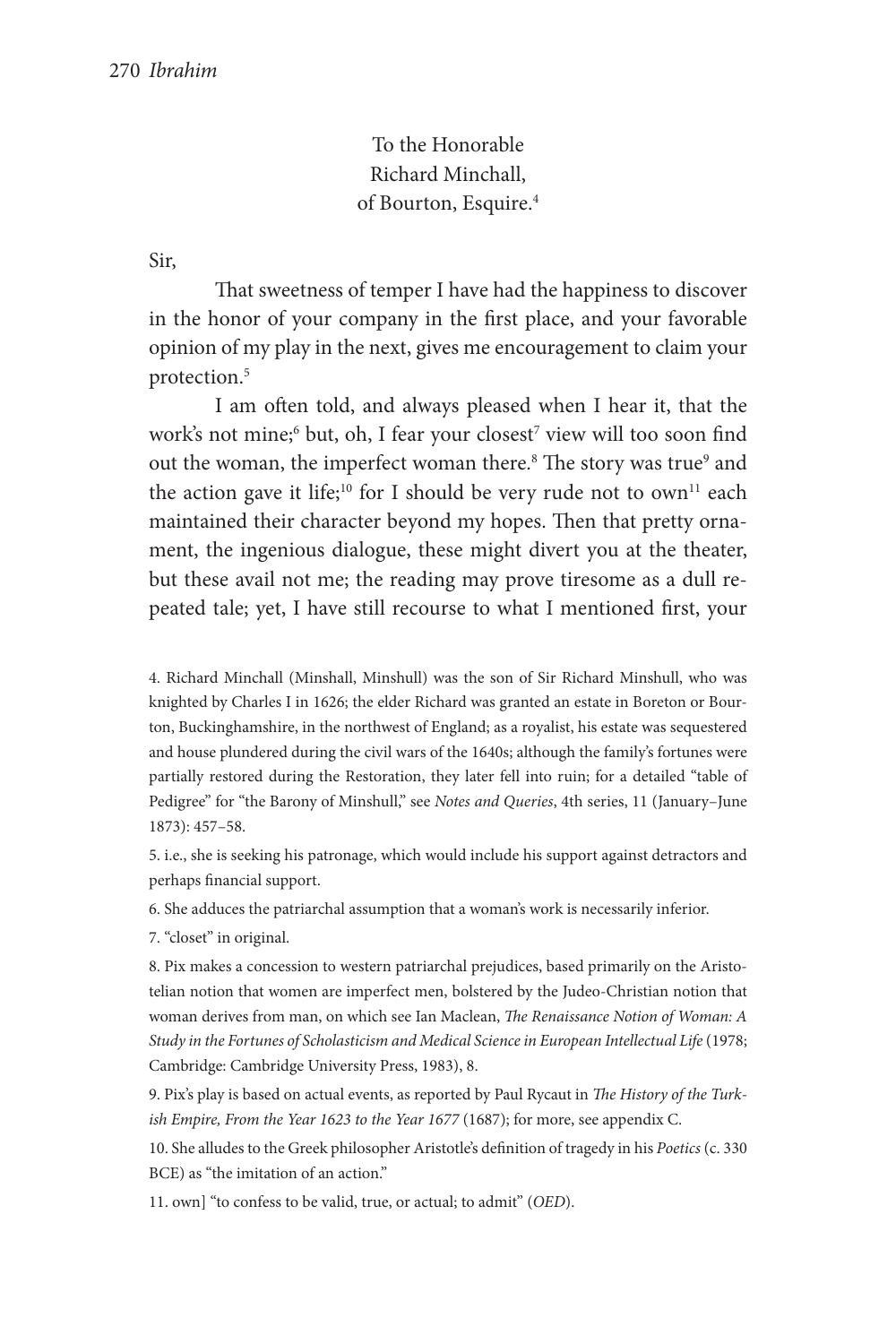good nature, that I hope will pardon and accept it. I only wish myself mistress of eloquence, rhetoric, all the perfections of the pen, that I might worthily entertain Mr. Minchall.

Your noble family has been long the glory of my native country,12 and you are what I think no other nation equals, a true English gentleman, kind to the distressed, a friend to all. I dare not proceed; my weakness would too plainly appear in aiming at a character<sup>13</sup> which I can never reach; therefore, I conclude, once more asking your pardon and leave<sup>14</sup> to subscribe myself,

Sir,

 Your most humble and obliged Servant, Mary Pix

## *The Preface.*

I did not intend to have troubled the reader with anything of a preface; for I am very sensible those that will be so unkind to criticize upon what falls from a woman's pen may soon find more faults than I am ever able to answer. But there happens so gross<sup>15</sup> a mistake, in calling it *Ibrahim*, *the Thirteenth*, etc.,<sup>16</sup> that I cannot help taking notice of it. I read some years ago, at a relation's house in the country, Sir Paul

12. Her patron, Mr. Minchall, is from the northwest; see note 4 above. Pix was born in Nettlebed, Oxfordshire, in southeast England; as an adult, she lived in London with her husband, George.

13. character] "the estimate formed of a person's qualities; reputation" (*OED*).

14. leave] permission.

15. gross] "of conspicuous magnitude … plain, evident, obvious" (*OED*).

16. She is referring to the full title of the play, reproduced above; Ibrahim was actually the eighteenth sultan in the Ottoman (Osmanlı) line (not counting the period from 1402 to 1413 when competing sultans ruled over the Asian and European provinces of the Ottoman empire). However, Rycaut, *History of the Turkish Empire*, in designating him as the "twelfth emperor" is counting from Mehmed II, who was known as Fatih or the Conqueror—in this case of Constantinople in 1453 (renamed Istanbul)—after which the Ottoman sultans styled themselves as emperors (or caesars), having assumed the Byzantine title; see appendix C.